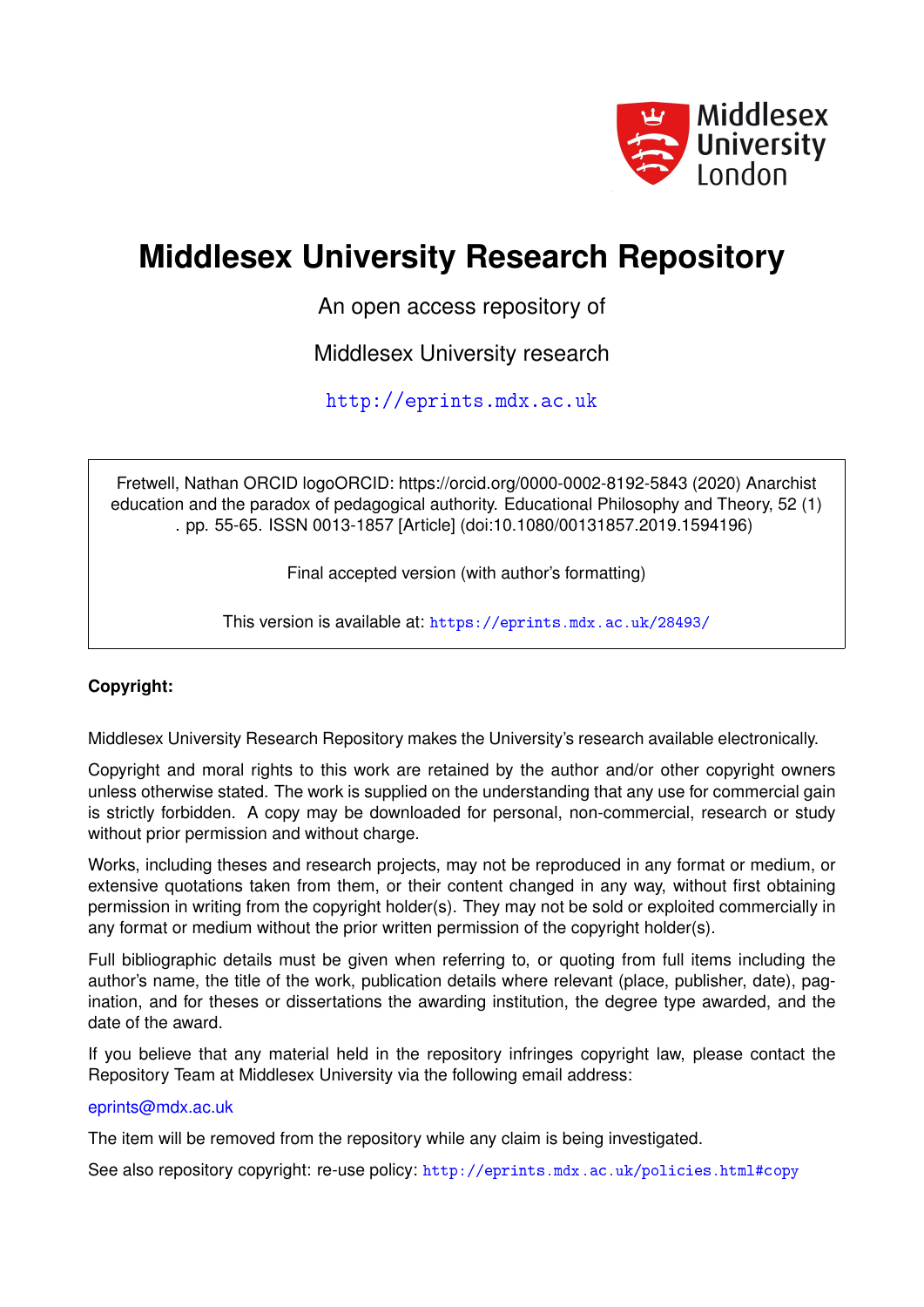# **Anarchist Education and the Paradox of Pedagogical Authority**

Nathan Fretwell\*

\*Corresponding author: Department of Education, Middlesex University, Fenella Building, The Burroughs, Hendon, London NW4 4BT.

Email: [n.fretwell@mdx.ac.uk.](mailto:n.fretwell@mdx.ac.uk)

Orcid: [https://orcid.org/0000-0002-8192-5843.](https://orcid.org/0000-0002-8192-5843)

This paper interrogates a key feature of anarchist education; focusing on a problem with implications not only for anarchist conceptions of education, but for anarchist philosophy and practice more broadly. The problem is this: if anarchism consists in the principled opposition to all forms of coercive authority, then how is this to be reconciled with situations where justice demands the use of coercion in order to protect some particular good? It seems that anarchist educators are forced to deny coercive authority in principle, whilst at the same time affirming it in practice. This is the paradox of pedagogical authority in anarchist education. Coercive authority is simultaneously impossible and indispensable. Exploring this paradox through a reading of Jacques Derrida's later work, and, in particular, his conception of justice as requiring openness to the singular situation (Derrida, 1990), I argue that in exercising their authority anarchist educators encounter the aporetic moment in anarchism, experiencing what Derrida calls 'the ordeal of the undecidable' (Ibid.). Understood this way, the paradox becomes less an indication of anarchism's limitations than it does its value. For it is here that the problem of pedagogical authority is treated with the gravity that all questions of justice deserve.

Keywords: anarchism; authority; pedagogy; Derrida.

## **Introduction**

There is not in the world a truer object of pity, than a child terrified at every glance, and watching, with anxious uncertainty, the caprices of a pedagogue. (Godwin, 1986, p.142)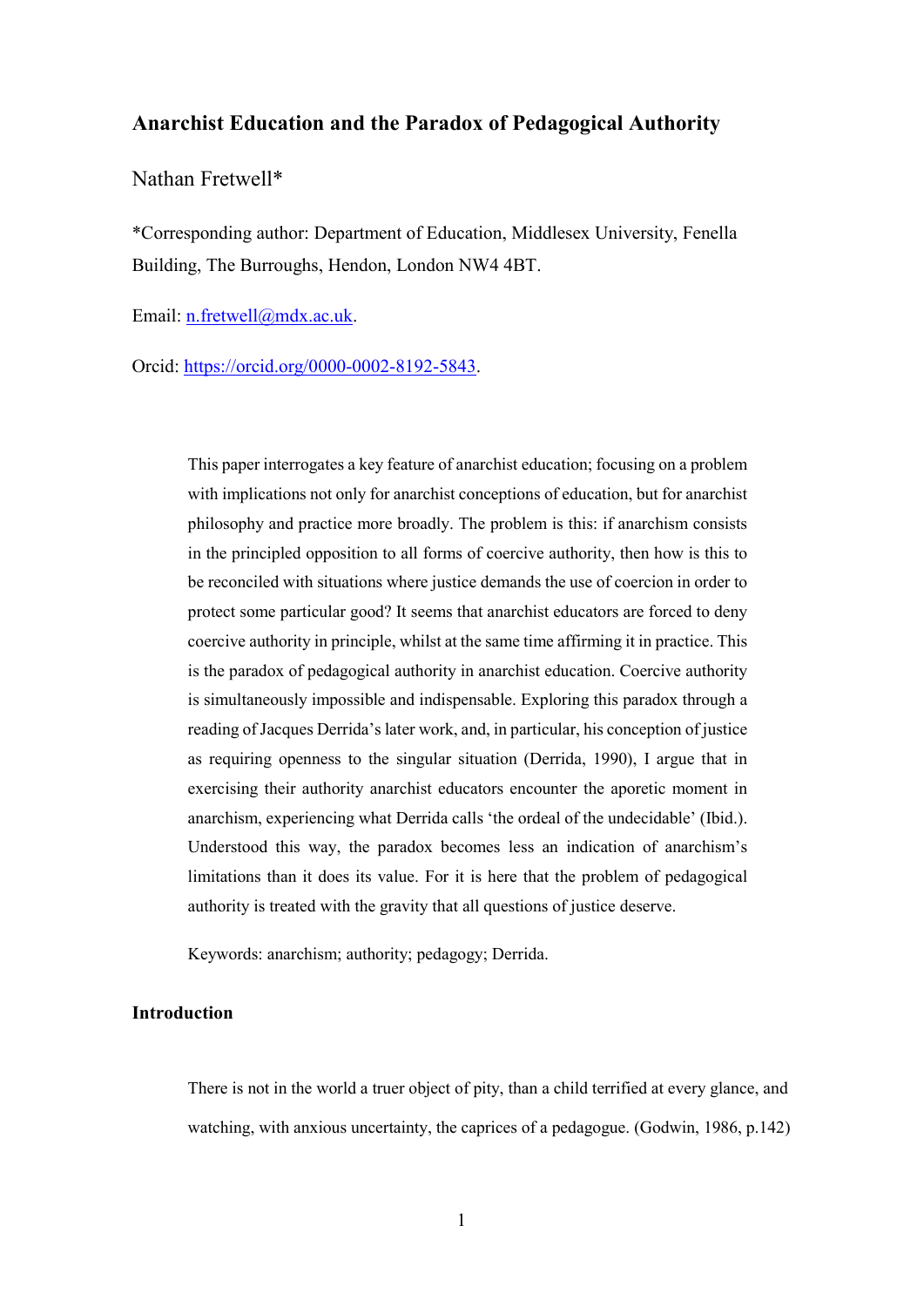This paper interrogates a key feature of anarchist education; focusing on a problem with implications both for anarchist conceptions of education and for anarchist philosophy and practice more broadly. The problem is this: if anarchism consists in the principled opposition to all forms of coercive authority, then how is this to be reconciled with situations where justice demands the use of coercion in order to protect some particular good? It seems that anarchist educators are forced to deny coercive authority in principle, whilst at the same time affirming it in practice. This is the paradox of pedagogical authority in anarchist education. Coercive authority is simultaneously impossible and indispensable. I explore this paradox through a reading of Jacques Derrida's later ethical work, and, in particular, his conception of justice as requiring openness to the singular situation (Derrida, 1990). To be open to singularity is to accept the burden of responsibility for taking decisions on an uncertain ethical terrain; a terrain in which there are no clear guidelines for action. This is the route down which the anarchist pedagogue travels. In exercising her authority, she encounters the aporetic moment in anarchism, experiencing what Derrida calls 'the ordeal of the undecidable' (Ibid.).

The paper begins by sketching anarchism's core commitments and surveying anarchist approaches to education. Then, drawing on two case studies – *Escuela Moderna* and *Paideia* – I trace the paradoxical aspects of anarchist education and detail how an engagement with Derrida's later work throws fresh light on its contradictions. I argue that the paradox is inescapable and to evade it is to relinquish responsibility for justice. The challenge for anarchist educators is to remain sensitive to this aporia and the ordeal of having to exercise authority without any guarantees that justice is being served.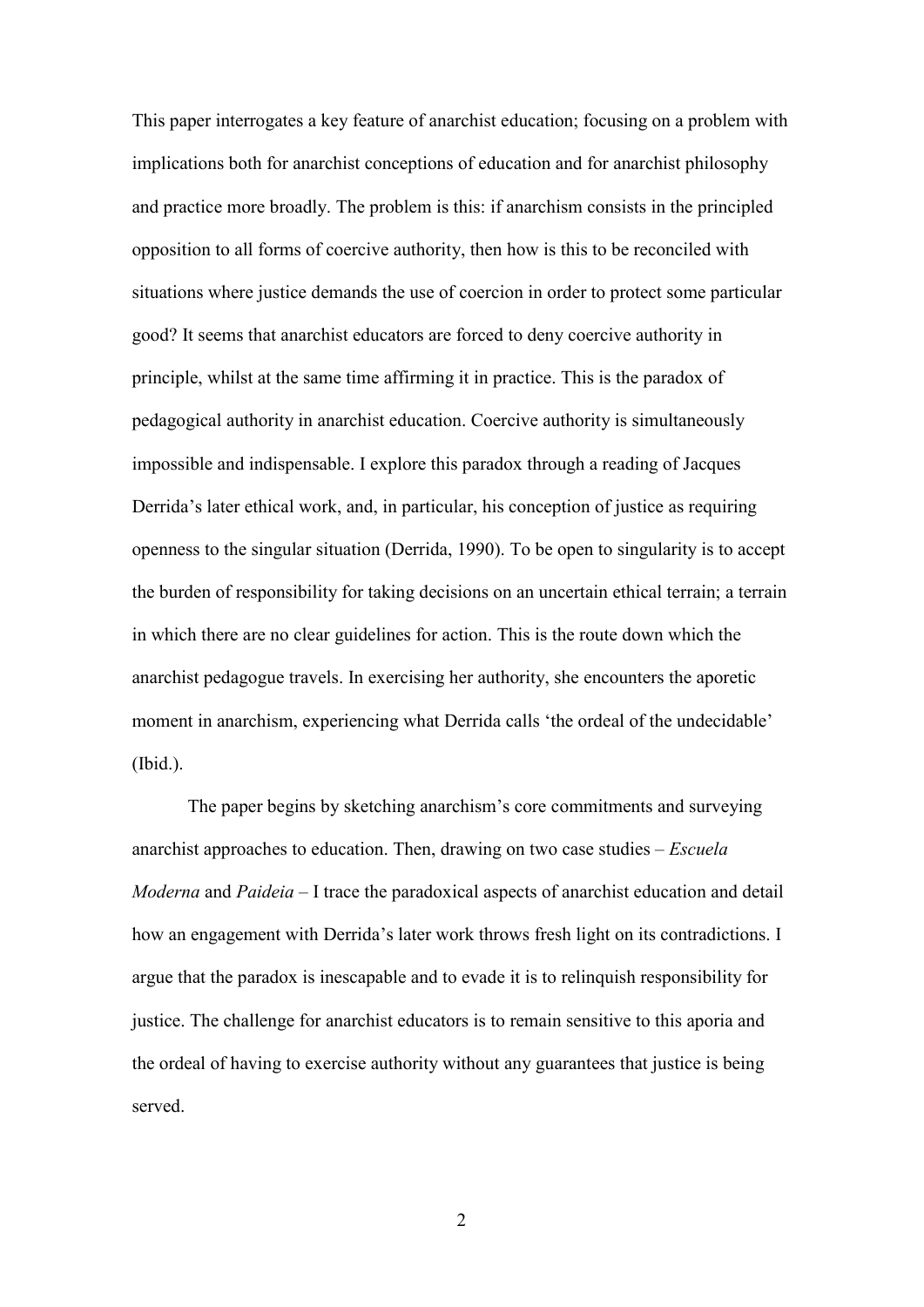## **Anarchism: a brief sketch**

Anarchism is about freedom and equality. It is about empowering individuals and communities to take direct control of their own affairs without the intervention of political intermediaries. Its goal is the creation of a just, egalitarian social order based on voluntary association, mutual aid, and direct democracy; a social order, that is, without hierarchy, without authority, and without the state.

Central to anarchism is the problem of authority (McLaughlin, 2007). Decried by Bakunin as that which anarchists 'detest with all our heart' (Bakunin, 1970, p. 28), authority, with its connotations of hierarchy and control, is antithetical to anarchist goals. Anarchists do not, however, reject authority *tout court*. For, as Bakunin observed, there are occasions when we rightfully appeal to the authority of others. The authority deriving from specific expertise for example. 'In the matter of boots,' he writes, 'I refer to the authority of the bootmaker; concerning houses, canals, or railroads, I consult that of the architect or the engineer' (Ibid., p. 32). Here, though, the individual retains her 'incontestable right of criticism and censure' (Ibid.). She is free to heed the bootmaker's advice or ignore it. Instead, it is 'fixed, constant, and universal authority' (Ibid., p. 33) that anarchists reject; authority that is imposed upon individuals and demands obedience. It might be suggested that anarchists recognise the legitimacy of what has been termed *theoretical authority*, authority in knowledge and belief, whilst disclaiming *practical authority*, authority over conduct (Steutel & Spiecker, 2000). However, this distinction is ambiguous. The authority claimed by religious leaders, for instance, often comprises authority over belief *and* conduct. Just as the teacher is expected to be *an* authority where knowledge is concerned and *in* authority in matters of classroom discipline (Peters, 1966, p. 240). Anarchists focus instead on the criterion of coercion. It is *coercive authority* they repudiate – 'the power or right to compel the compliance of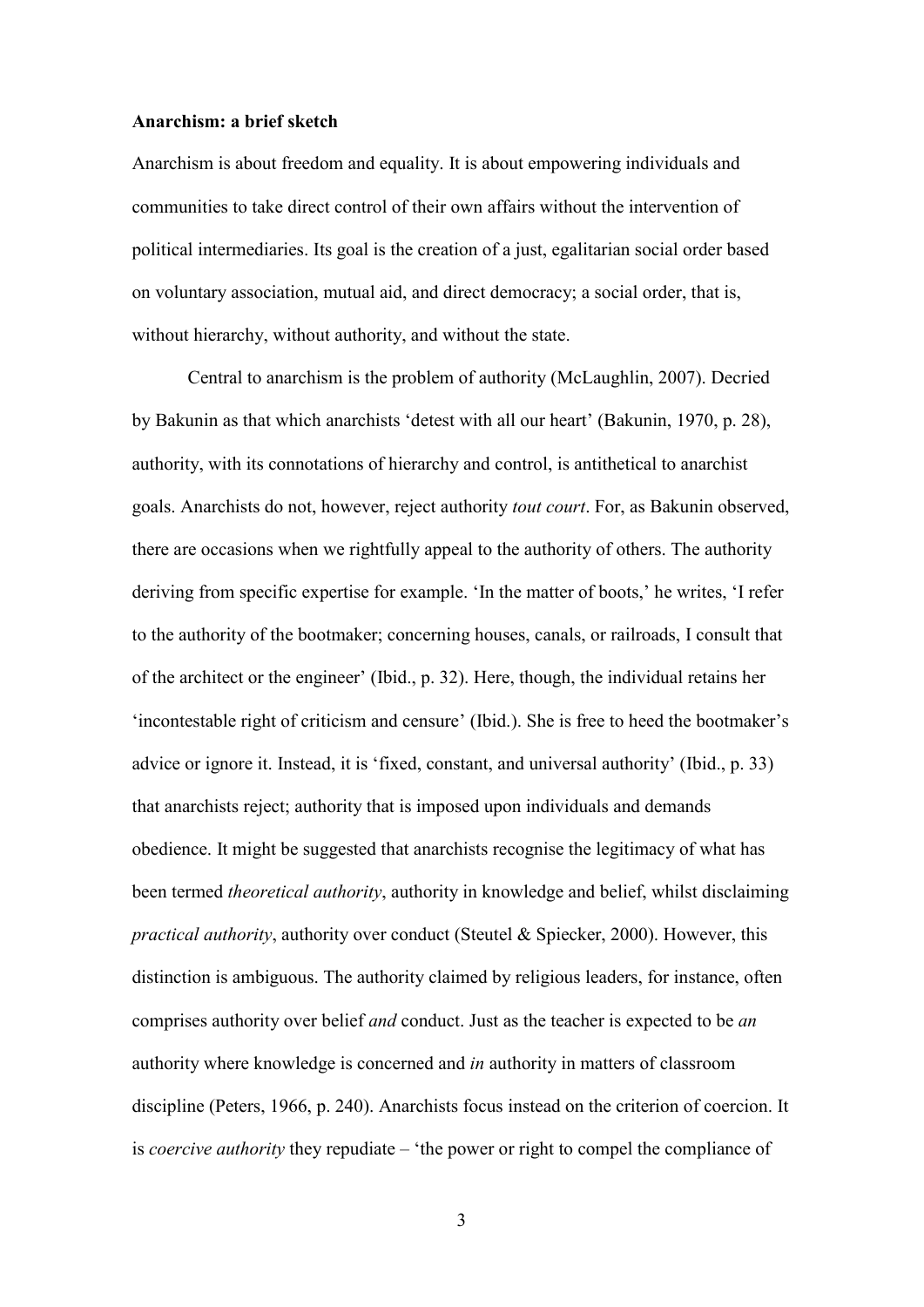another against her will' (Jun, 2012, p. 113) – whether concerning beliefs, conduct, or some combination of both.

The core conviction that 'all forms of coercive authority are morally condemnable' (Jun, 2010, p. 51), shapes anarchism's axiological and normative commitments. Its axiology, encompassing liberty, equality, and solidarity, is complemented by a normative dimension comprising an overarching commitment to a *principle of anti-authoritarianism*. What is *right* for anarchists, what people *ought* to do, is refrain from engaging in any activity that unduly limits the liberty of others or encourages/sustains oppressive social practices. Indeed, anarchism is unthinkable without such a commitment. These norms and values scaffold a prefigurative ethic. If the goal is to establish an egalitarian, horizontal social order, in which coercive authority, hierarchy, and inequality have been eradicated, then the practices adopted by anarchists, including education, must be consistent with this end.

# **Anarchism, Authority, and Education**

There is a long history of anarchist involvement in education (Suissa, 2010): including notable schools (e.g. Louise Michel's *International School* (1890-93), Francisco Ferrer's *Escuela Moderna* (1901-06), and Sébastian Faure's *La Ruche* (1904-17)); the early twentieth-century Modern School movement (Avrich, 2006); and anarchist contributions to the Free Schools of the 1960s/70s (Shotton, 1993). More recently, anarchist pedagogies have been revived in Europe and the USA (Shantz, 2010; Haworth, 2012; Haworth & Elmore, 2017) and small pockets of anarchist schooling persist (Fremeaux & Jordan, 2012). Libertarian schools, such as Summerhill, moreover, whilst not consciously anarchist, also reflect anarchist ideals (Gribble, 2012).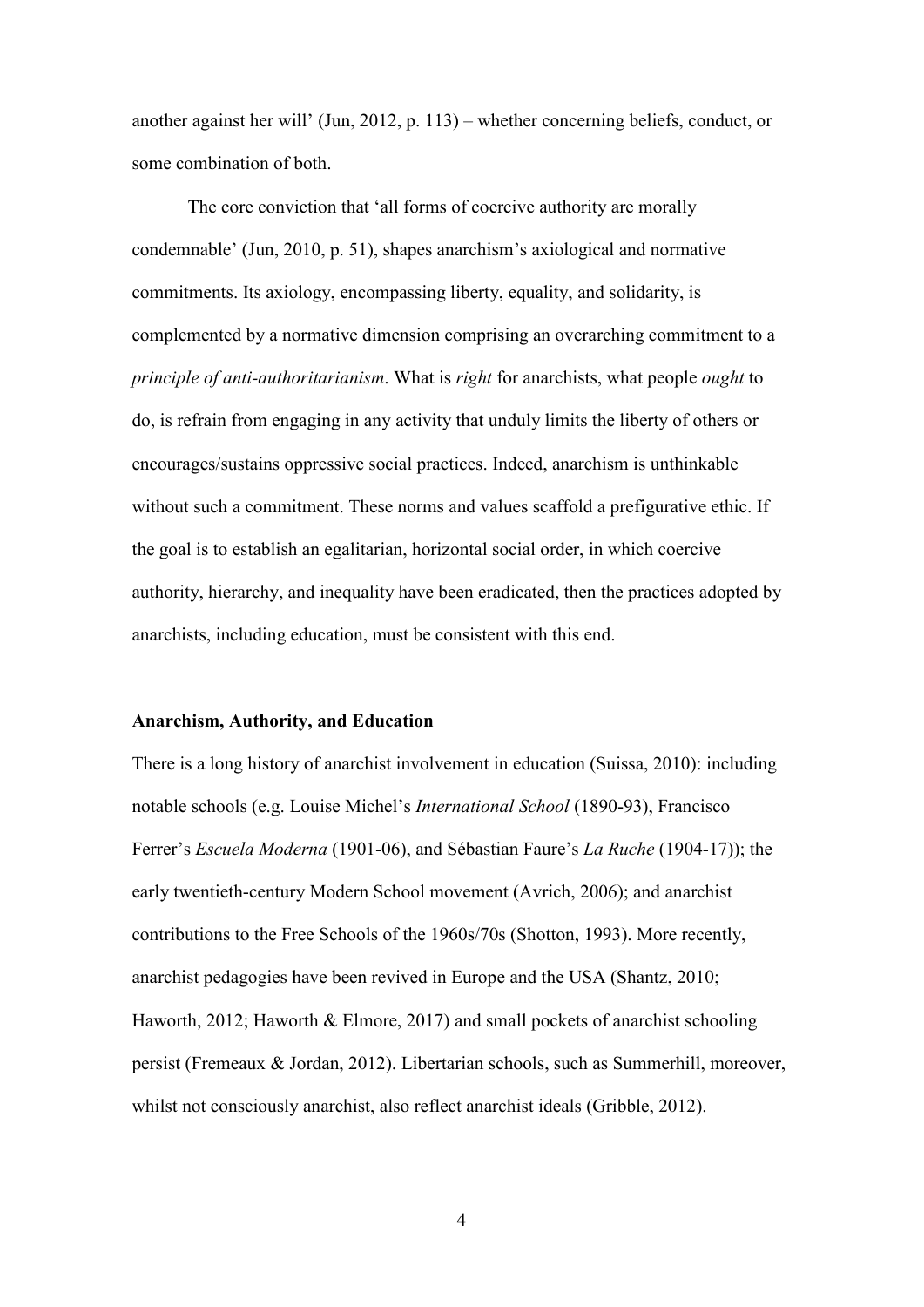Education has special import for anarchists. It is considered vital for social renewal and provides an arena in which mutual aid and direct democracy can be prefiguratively practised (Mueller, 2012). Many anarchists recognise that dismantling existing power structures is not sufficient for securing social change; instead, environmental conditions must be established in which sociability rather than egoism can prevail. A process of 'moral enlightenment' is required (Kropotkin, 1970, p. 102). People must be educated in principles and practices of mutual aid, for without the requisite degree of moral development antisocial tendencies may triumph. Education should hence be geared towards fostering and developing desirable forms of moral conduct, prefiguring utopian visions of the society to come.

Essentially, anarchist education is about eradicating coercive authority to allow people to develop freely according to their own interests and inclinations, whilst practising self-government and mutuality. As James Guillaume envisaged:

No longer will there be schools, arbitrarily governed by a pedagogue, where the children wait impatiently for the moment of their deliverance when they can enjoy a little freedom outside. In their gatherings the children will be entirely free. They will organize their own games, their talks, systematize their own work, arbitrate disputes, etc. They will then easily become accustomed to public life, to responsibility, to mutual trust and aid. The teacher whom they have themselves chosen to give them lessons will no longer be a detested tyrant but a friend to whom they will listen with pleasure. (Guillaume, in Bakunin, 2002, p. 373-4)

Coercive authority is inimical to this endeavour because it is fundamentally asymmetrical, vesting one party with exclusive power to compel obedience from the other, thereby narrowing the scope of free action and foreclosing any prospect of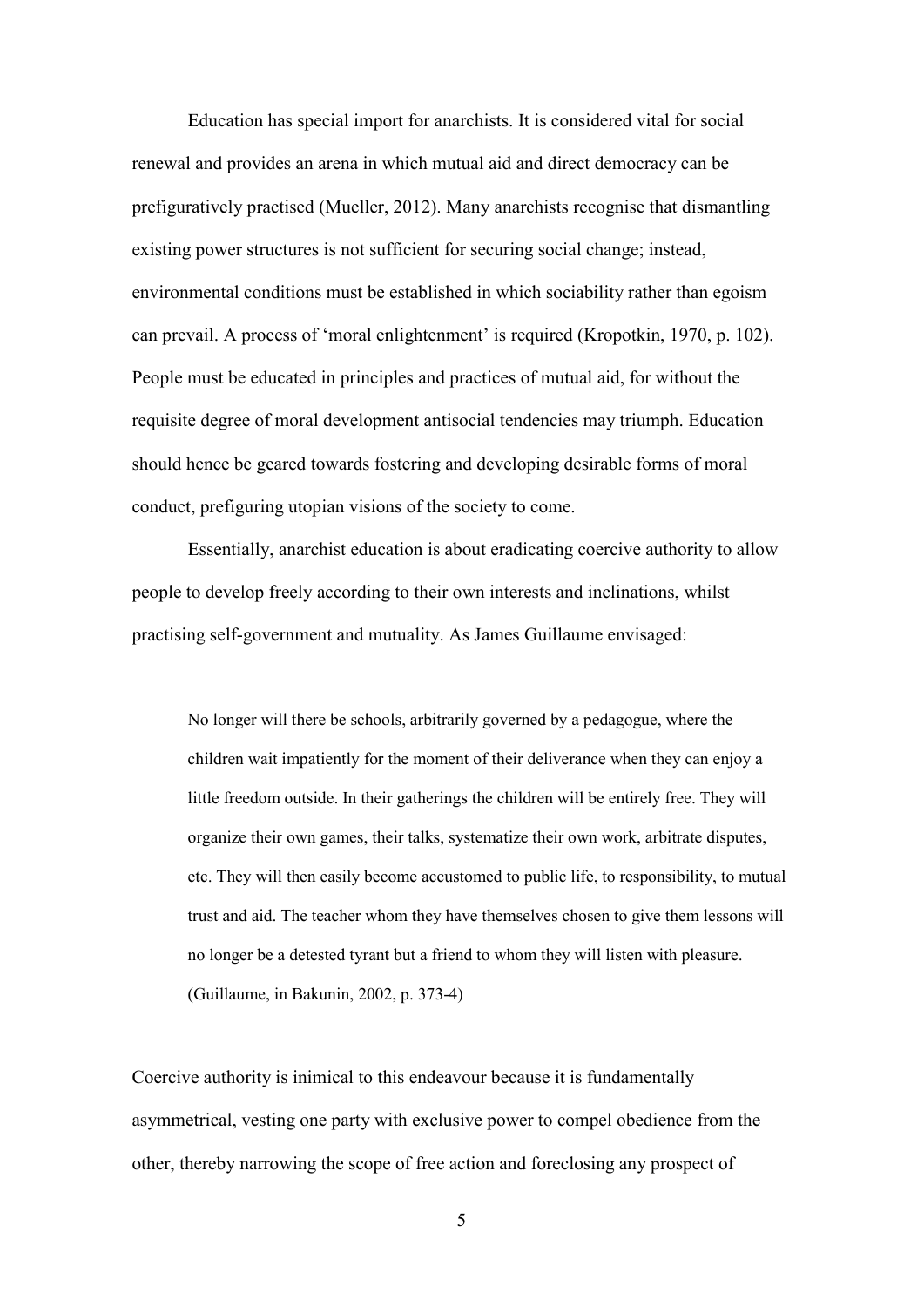mutuality. Although many commentators conceptualise authority as founded in consent and regard coercion as a particular species of power (Peters, 1966; Steutel & Spiecker, 2000; Wilson, 1992), this distinction is difficult to maintain. It is not simply that power and authority often blur in practice (Haynes, 1987), but that authority itself represents a formally sanctioned configuration of power-relations that licences coercion.

Authority is always authority *over* something or someone. This differential allocation of capacities and constraints firmly situates authority within the ambit of power, understood as 'the ability of an actor or set of actors to constrain the choices available to another actor or set of actors in a non-trivial way' (Allen, 1998, p. 33). The distinctiveness of authority lies in its formalisation of power-relations in a fixed, hierarchical model underscored by official sanction, but its legitimacy derives from the normative framework in which it operates (legal, moral, bureaucratic, etc.) and only indirectly from the putative consent of those subject to it. Nor does the simple fact of obedience automatically indicate acknowledgement of an authority's legitimate right to command, as Steutel and Spiecker (2000) suggest. One is subject to authority irrespective of whether one approves. Indeed, a person may consider an authority illegitimate but faced with the likely repercussions of disobedience comply nonetheless. In such cases, we plausibly consider that person coerced; the chief motive for compliance being the prospect of further sanction. But to describe this as an instance of 'mere' power rather than authority is to ignore the fact that imposing sanctions is the prerogative of authority; it is only by virtue of their status *as* authorities that authorities are able to marshal the power to secure compliance. Those subject to authority have little choice but to submit. Coercion is certainly not exclusive to authority, and it is not always necessary, but it is indissociable from it.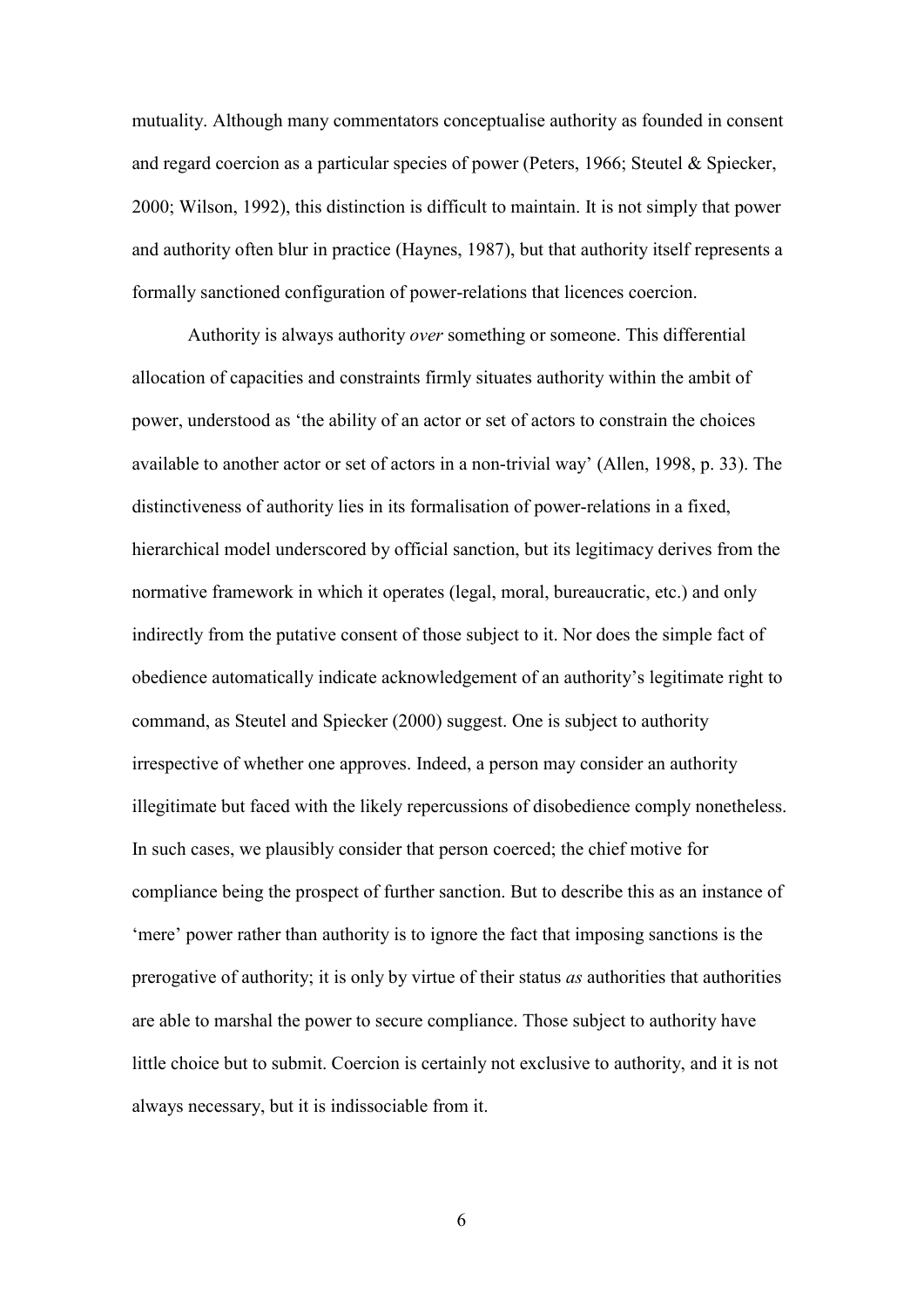Authority is better understood as a form of 'situated social power' deriving from an agent's position within a structured set of relationships which determines 'the "relative positioning" of social others' (Wartenberg, 1992, p. 88). Here, a person's powers are linked directly to their status: the teacher has the authority to detain students after school, whereas school nurses do not. To function, these powers require '[a]n entire set of social practices […] be coordinated in very specific ways', since 'in the absence of such an alignment, the power of an agent will be severely limited' (Wartenberg, 1992, p. 90, 91). Authority offers one such alignment, formally coordinating power relations to constrain possibilities for free action. And where such constraints are considered illegitimate, we rightly speak of coercive authority.

Anarchists seek to eliminate coercion from education settings by reconfiguring pedagogical practices and relationships. The anarchist pedagogue is no longer entitled to compel and coerce. Instead, education becomes grounded in mutuality as a practice of freedom. There is a deeper issue here, however, that troubles the anarchist educational project. Genealogists of education have persuasively documented the centrality of educational institutions to 'the modern play of coercion over bodies, gestures and behaviour' (Foucault, 1991a, p. 191). Presented as a 'benign violence' (Allen, 2014), education, with its attendant hierarchies and divisions, its principles, moralities and constraints, is condemned 'as an extensive, invasive form of governmentality' (Peim, 2013, p. 182); a pervasive technology for moulding citizens' souls. As a governmental technology, education is all the more effective, it is argued, since coercive methods have been supplanted by, or at least articulated with, techniques for managing and manipulating the conscience of subjects (Hunter, 1994, p. 73; passim). On this account, education is unredeemable and even radical educational experiments are complicit with its logic. Efforts to expunge power and authority from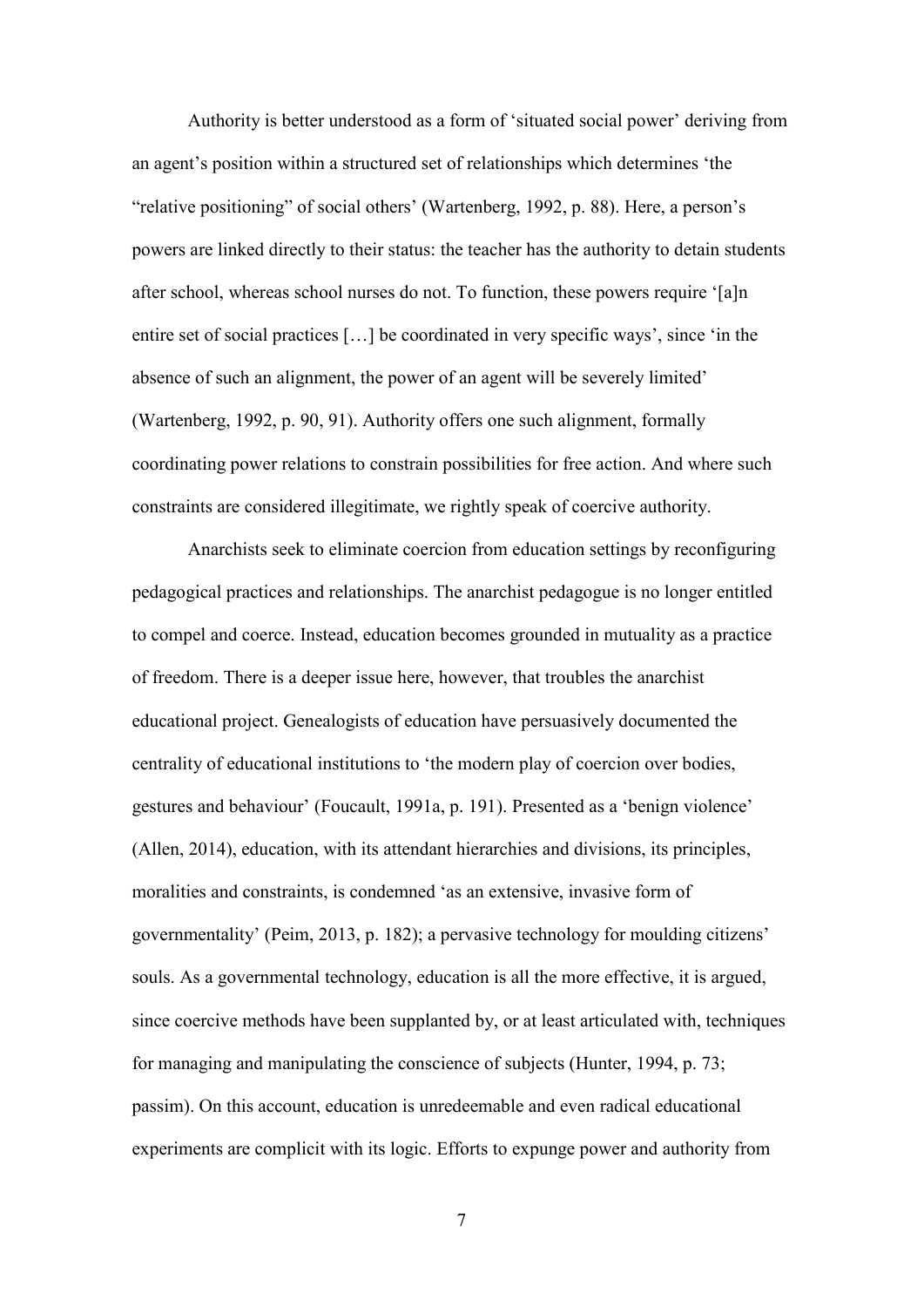the classroom only serve to intensify regulation of pupils' bodies and behaviours (Hunter, 1994). This issue is taken up below, but first I further develop the account of anarchist education by drawing on two exemplary case studies: Francisco Ferrer's *Escuela Moderna* and *Paideia*, a small anarchist school in south-western Spain.

#### *Escuela Moderna (1901-1906)*

Francisco Ferrer is the pre-eminent figure in anarchist education. Not least because his ideas spawned a movement in education across Europe and North America in the early twentieth-century (Avrich, 2006; Shotton, 1993). Ferrer keenly opposed ecclesiastical or political control of education. Under their influence, he lamented, the school had 'become one of the most powerful instruments of servitude in the hands of the ruling class', dominating 'children physically, morally, and intellectually, in order to control the development of their faculties in the way desired' (Ferrer, 1913, pp. 48-9). The Escuela Moderna, conversely, was conceived as a 'rational school', opposed to dogmatism and devoted to 'the purpose of preparing children for their entry into the free solidarity of humanity' (p. 60). Imbued with moral purpose, the school sought to regenerate society by liberating children from authority and by fostering the moral sensibilities necessary for forging an egalitarian social order. As Ferrer commented, the 'sole ideal' of educators should be 'the training of a generation fitted to establish a really fraternal, harmonious, and just state of society' (p. 59). The young were to be instructed in 'sound social duties', there would be no violence or punishment, and everything would aim at 'peace, gladness, and fraternity' (p. 15, 59). Co-education of genders and classes was the norm, and children were free to develop according to their inclinations. Teachers would not impose dogma or demand submission. Whereas '[t]he teacher is always imposing, compelling, and using violence,' Ferrer maintained, 'the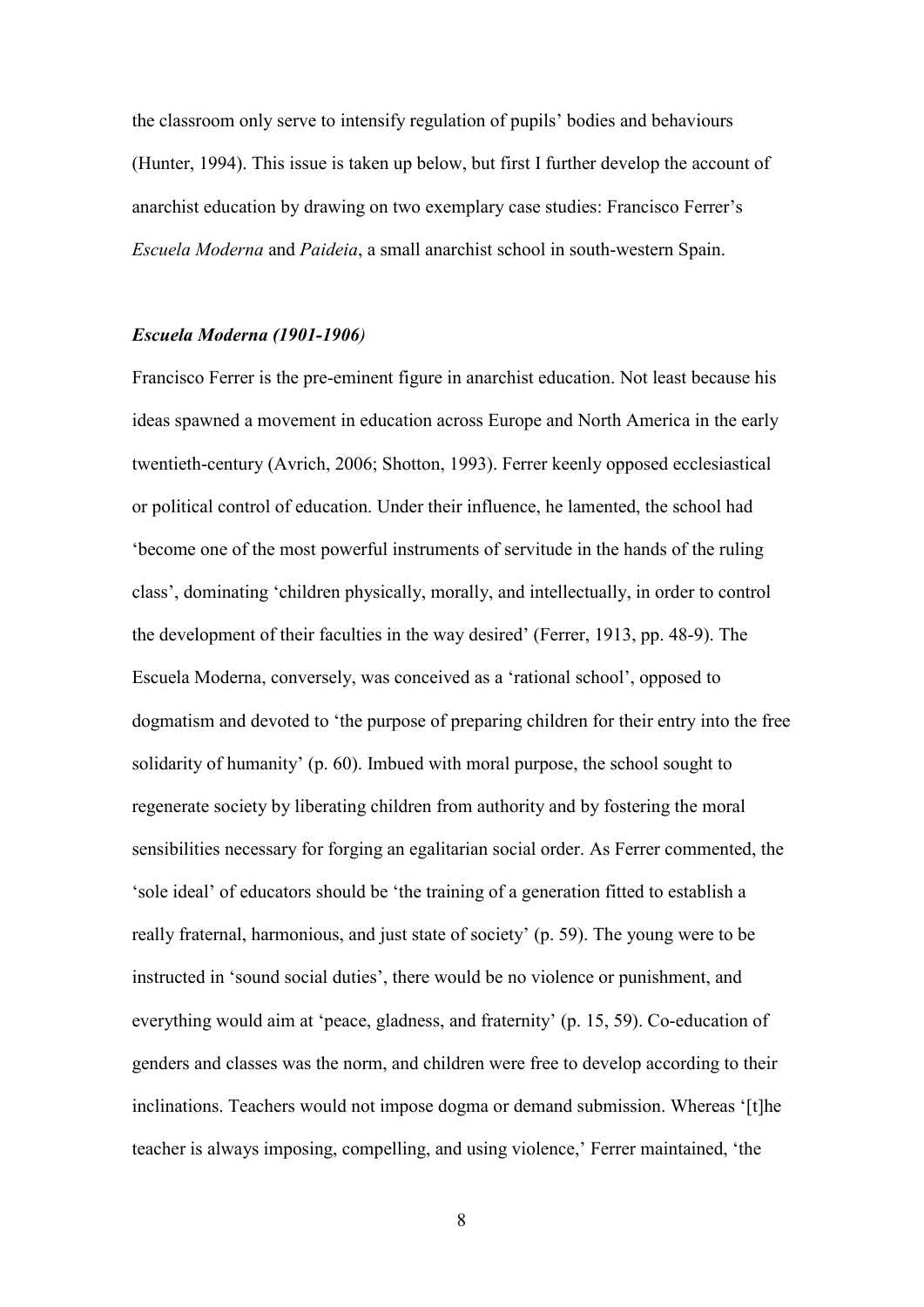true educator is the man [sic.] who does not impose his own ideas and will on the child, but appeals to its own energies' (p. 51). This opposition between libertarian and authoritarian pedagogies is a recurring trope across anarchist education.

## *Paideia (1978-present)*

Similar principles drive Paideia, an overtly anarchist school currently celebrating its fortieth anniversary. As reported by Fremeaux and Jordan (2012), Paideia 'is fundamentally rooted in the notion that anarchism must be *experienced*' (p. 108. Original emphasis). An experiment in living, students are collectively responsible for running the school in collaboration with teachers/adults. The emphasis is on selfgovernment, autonomy, and responsibility. Every aspect of the school is managed without relying upon coercive authority, and, as with Escuela Moderna, moral development is of fundamental importance. Anarchist values are 'central to the life and learning of the school' (Ibid.). These values – equality; justice; solidarity; freedom; nonviolence; culture; happiness – are practised daily and steer the educational process:

Paideia does not see the process of growing up free as something passive. It is not a relaxed *laissez-faire* attitude where children can simply do whatever they want while the educators remain impassive and value free. It is instead a dynamic exercise, which involves creating a working community that is held by a set of clear values and where the rights of educators and students are acknowledged as equal. (Ibid.)

The idea of establishing a self-governing community is thus a key feature of school life. The authority of the pedagogue recedes in the face of the freedom, independence, and autonomy of pupils; replaced by mutuality between adult/child. As Fremeaux and Jordan conclude, '[f]or the pedagogues of Paideia, freedom is an active process, it is the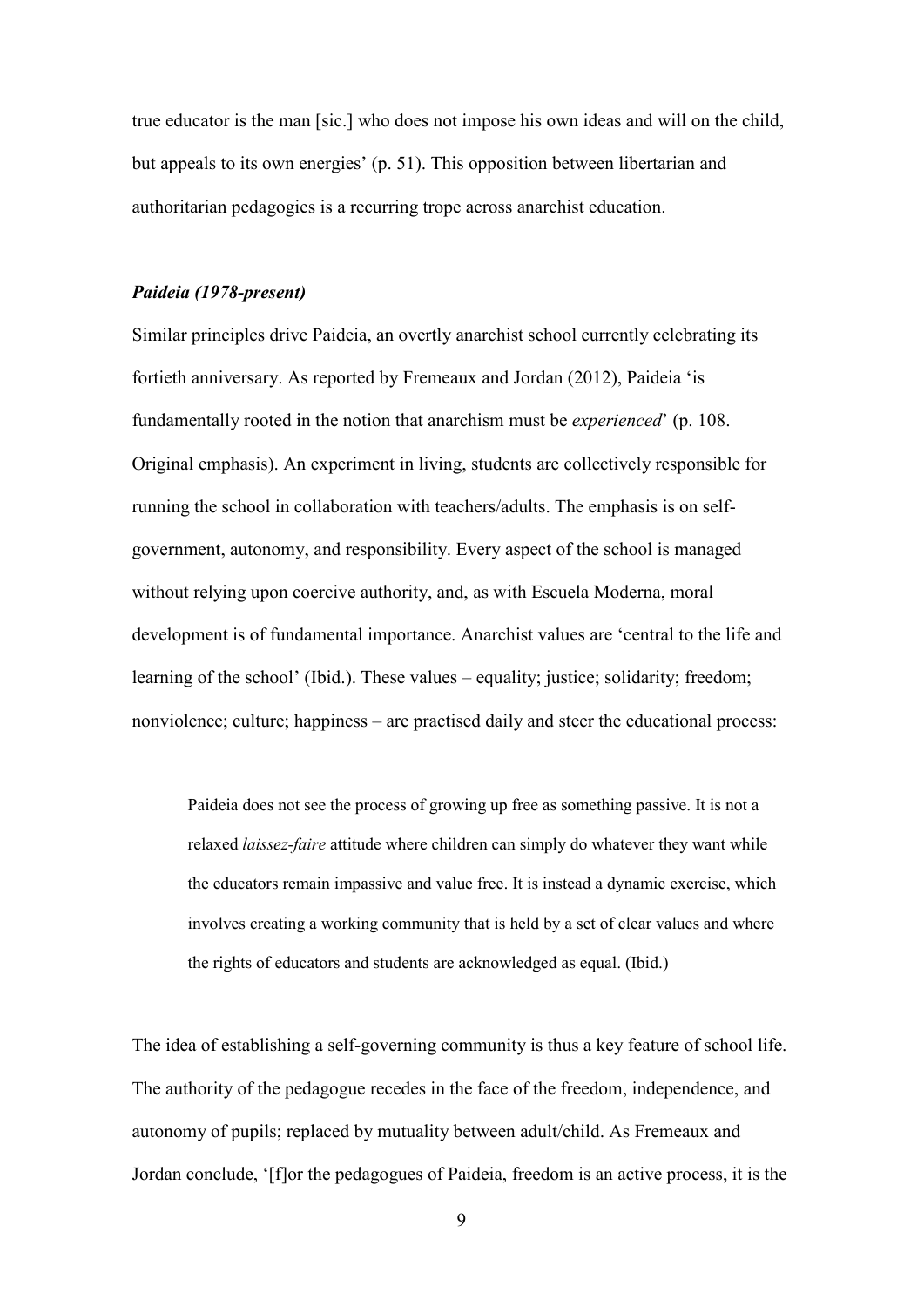art of developing personalities who have an uninhibited sense of volition embedded within acute consciousness of self and connection to the other' (p. 121).

## **Power and Pedagogy**

These examples highlight the moral agenda driving anarchist education. They also demonstrate how anarchists seek to reconfigure pedagogical relationships by substituting authority for freedom and mutuality. This does not mean, however, that power plays no part in anarchist schooling. The pedagogical relationship is itself a power-relation (Foucault, 1980, p. 187). Even in its most libertarian guise it inevitably involves unequal partners and, as Hunter (1994) argues, the governing of conduct and behaviour. To adopt a deliberate programme for directing the conduct of children is to use power proactively to produce a set of desired outcomes; to order, arrange, and structure the pedagogical environment. Herbert Read (1944, p. 24), for instance, urged that education be founded on freedom and trust precisely to 'establish the precepts of mutual aid'. Just as Bakunin (2002, p. 95) advocated inculcating humanist values to create the moral beings of the future. In both cases the exercise of power is apparent.

The concerns raised by genealogists of education point to contradictions in the anarchist educational project. Despite denouncing traditional education as controlling and constraining, and for promoting conservative values, both Paideia and Escuela Moderna effectively serve as moral laboratories for engineering social subjects. In neither case is a laissez-faire approach adopted, instead concerted efforts are made to direct and steer conduct for ends, and using means, *deemed* desirable. A similar governmental logic thus cuts through both libertarian and authoritarian alternatives. It may be, then, that anarchist education is demanding the impossible. Whilst it recasts education in a more 'user-friendly architecture' (Peim, 2013, p. 193), it nevertheless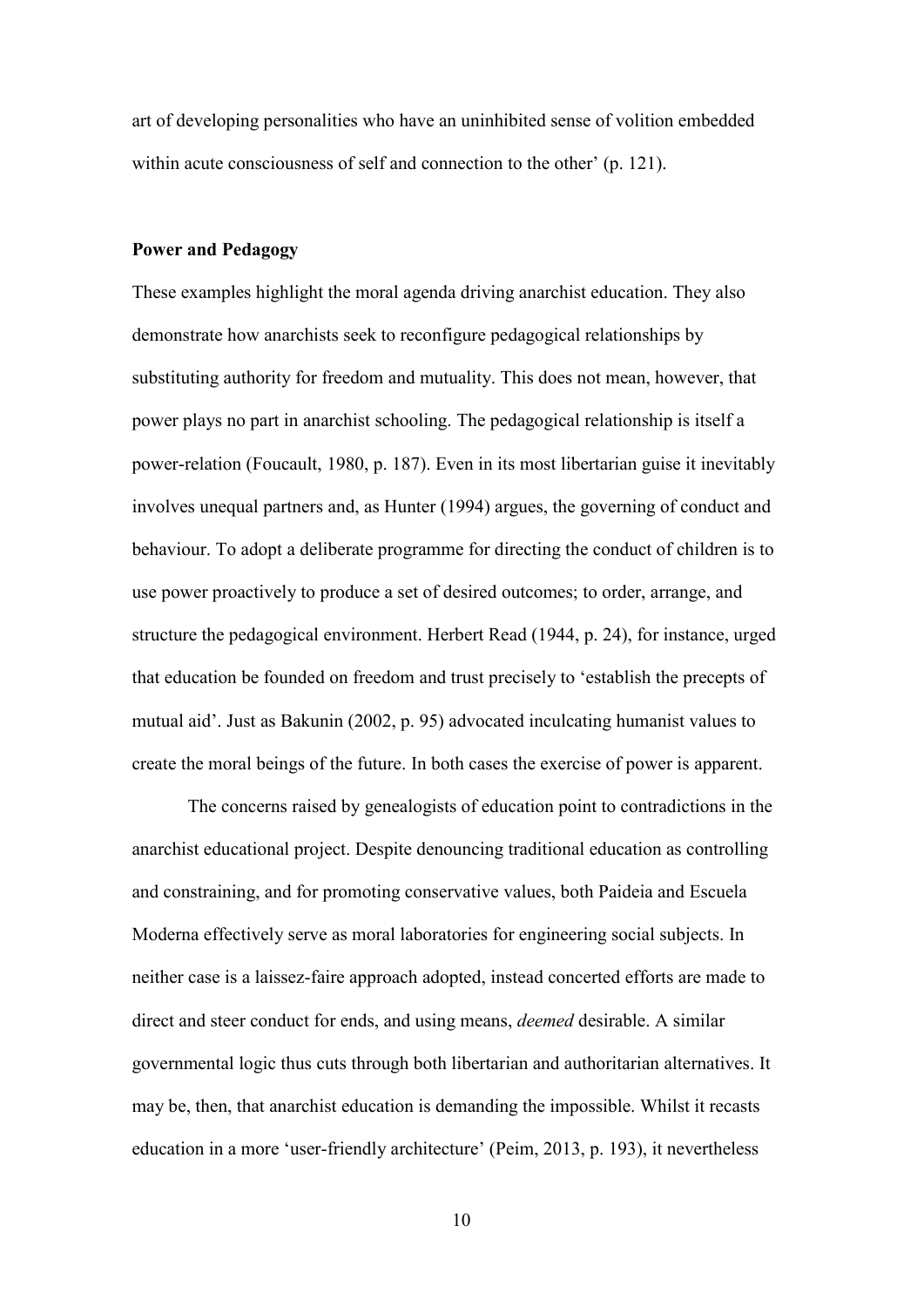consolidates invasive governmentality. However, beyond an appeal to the originary freedom of the child to create itself *ex nihilo*, it is difficult to see how education, or child-rearing for that matter, could meaningfully dispense with processes of personformation, key as they are to socialisation and enculturation. Moreover, from the standpoint of ethical and political assessment, it is the means and ends of government that matter, not governmentality *per se*. Anarchist education might thus be construed as a necessary impossibility; an opening gambit in a longer 'anarchistic struggle' to overturn dominant strategies for the 'governmentality of individualization' and 'promote new forms of subjectivity' (Foucault, 2002, p. 330, 336). The crucial issue, addressed later in relation to coercive authority, centres on *deciding* where, to what extent, and in what way government should be exercised.

Another tension emerges from this anarchist governmentality that has direct bearing on the issue of coercive authority: is there a morally significant distinction between instilling and inculcating, on one hand, and imposing and compelling on the other? The latter, after all, typify the kind of coercive practices anarchists eschew. Ferrer (1913, p. 56), for one, insists that 'the faculties of the children shall develop freely without subjection to any dogmatic patron', but even he maintains that,

[O]ur business is to *imprint on the minds of the children* the idea that their condition in the social order will improve in proportion to their knowledge and to the strength they are able to develop; and that the era of general happiness will be the more sure to dawn when they have discarded all religious and other superstitions, which have up to the present done so much harm. (Ibid., p. 65. Author's emphasis)

This suggests a double movement: the explicit rejection of dogmatic indoctrination and an equally explicit effort to mould character for ends perceived just. Viewed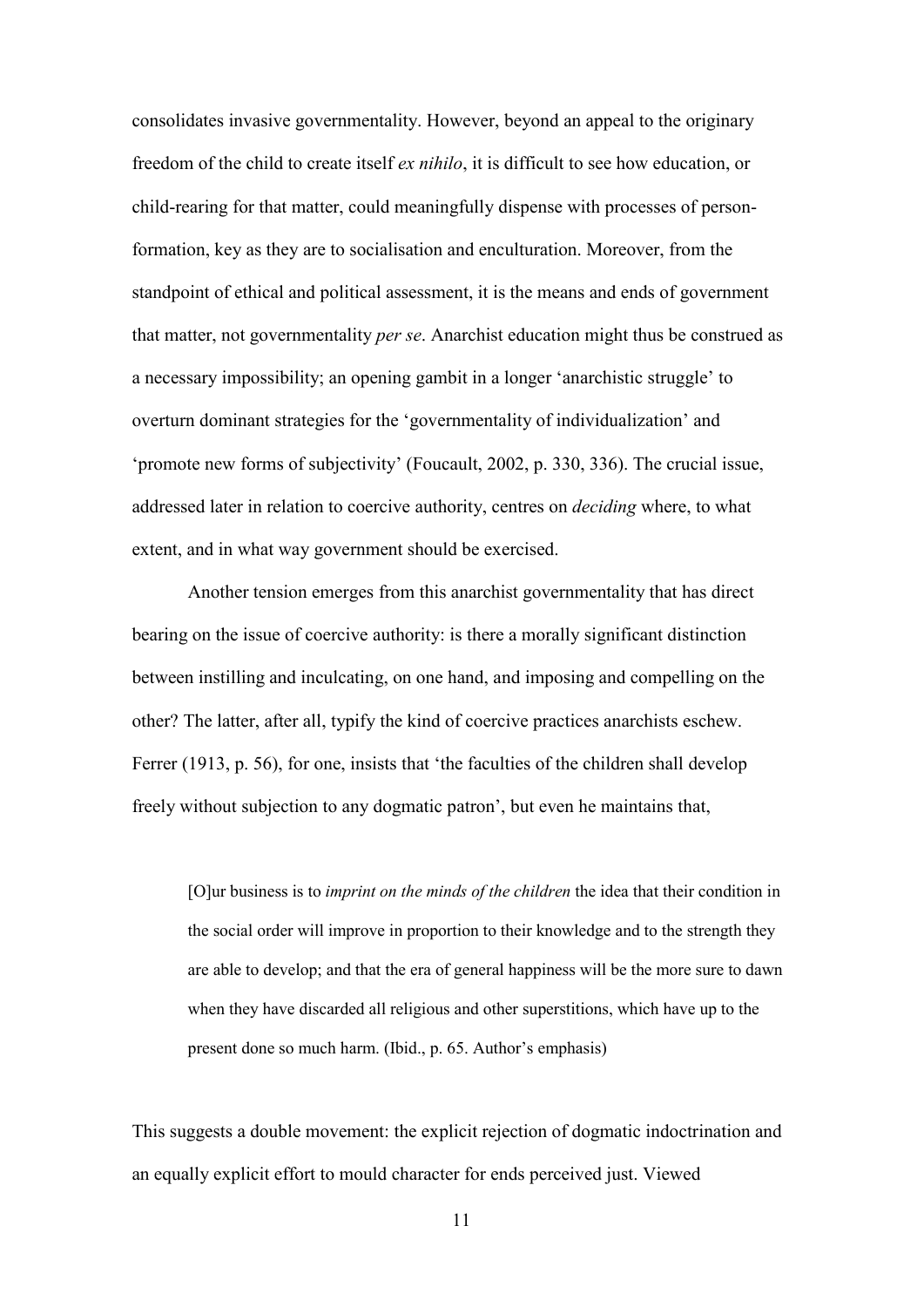unfavourably, this may appear no less indoctrinating. However, if indoctrination constitutes the intention to teach someone to believe something regardless of the evidence (Snook, 1972), then the charge might be deflected on the grounds that the Escuela Moderna prioritised self-learning within a system based on rational inquiry and scientific observation. Although, '[t]he teacher must implant the germs of ideas', the aim was to develop 'solid minds, capable of forming their own rational convictions on every subject' (Ferrer, 1913, p. 20). Moreover, given that all education systems transmit values there is nothing peculiar here about anarchist education. The moral framework of anarchist education is perhaps more suggestive of an 'initiatory pedagogy' rather than a concerted programme of indoctrination (McDonough, 2011).

Nevertheless, this issue speaks to the nature of pedagogical power outlined above. Power functions in the educational environment by fostering particular moral perspectives. Transmitted indirectly through pedagogical practices and behaviours, it operates in the liminal space between the authoritarian pedagogue's 'imposition' and the libertarian pedagogue's 'imprinting'. But whereas impositions coerce and compel, the pressure exerted by imprinting does not foreclose possibilities for independent agency, it merely guides that agency in specific directions. So, whilst both processes involve power, imprinting is more akin to influence than coercion and hence does not betoken the paradox in anarchist thought. Anarchist governmentality in the sphere of education does not compromise the commitment to resisting coercive authority. What is worthy of further attention, however, is the practical necessity of coercion and its incompatibility with the normative content of anarchism.

## **The Paradox of Pedagogical Authority**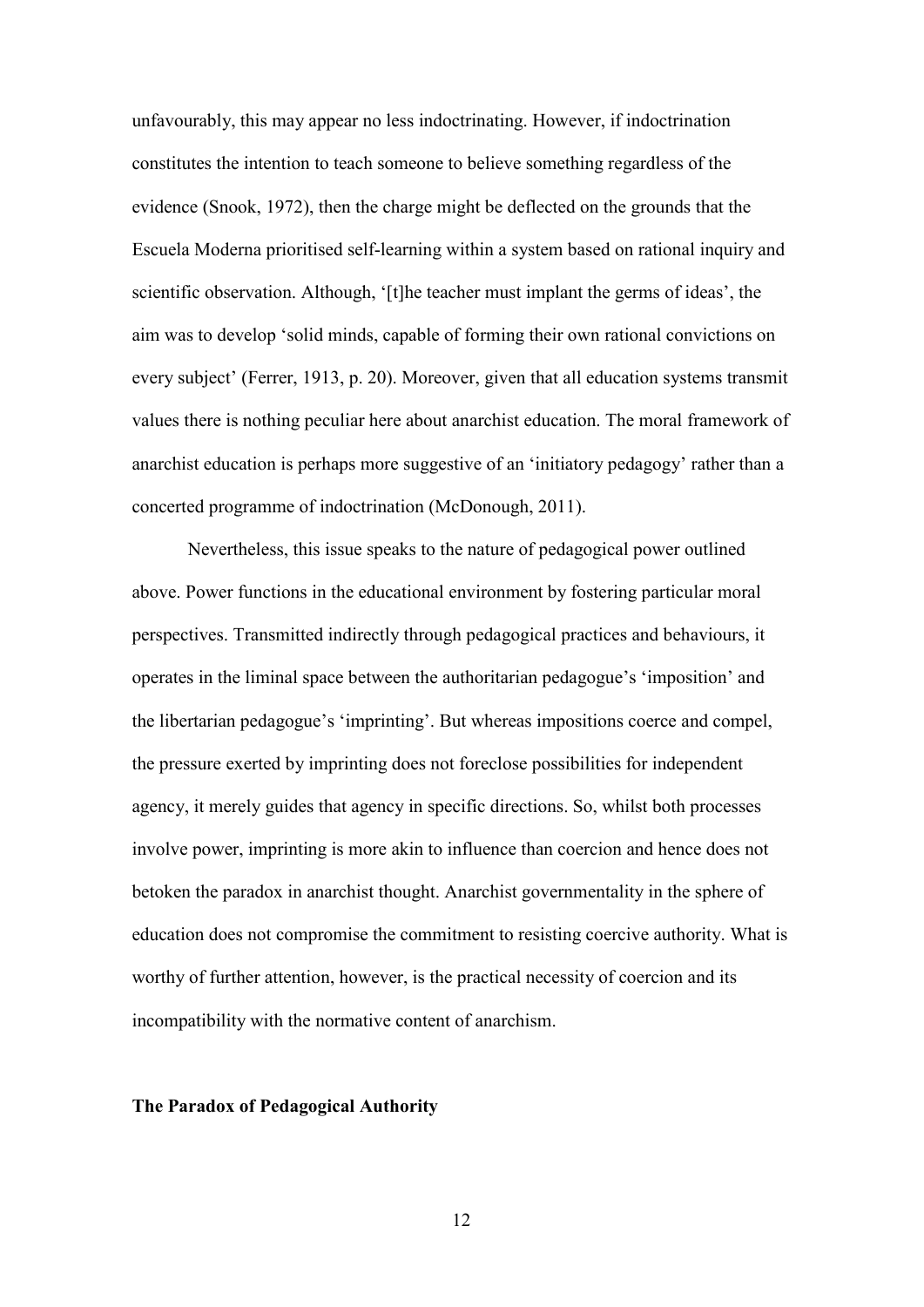If anarchism promotes 'freedom for everybody and in everything, with the only limit of the equal freedom for others' (Malatesta, 1965, p. 53), then what action is rightly taken in cases that infringe upon this rule? Picture the following scene: Jonny doesn't get along with the girls in his class. When they are working, he disrupts them. When they are speaking, he interrupts them. He has even taken to insulting the girls using misogynistic slurs. The teacher has reasoned with Jonny, thoroughly explaining the injustice of gender discrimination, and his peers have explained how his actions have affected them. And yet, despite this, his behaviour persists.

What is the anarchist pedagogue to do? Perhaps Jonny could be isolated from the class or have his access to certain activities restricted. Or, if his behaviour continues unabated, perhaps he could be removed from the school entirely. Each option involves coercion. Jonny likes the school. He doesn't want to be excluded or isolated from his friends. But justice may demand exactly that. And herein lies the problem. Whilst it appears to contravene the 'ethical core' of anarchism, coercion may be necessary and just and the pedagogue compelled to exercise authority coercively to protect the liberty and interests of the wider group.

One can imagine other scenarios in which this problem emerges for the anarchist pedagogue, but Paideia provides a concrete example of the issues at play. Paideia emphasises self-government and freedom for pupils, but there are times when a state of exception is declared, when normal conventions are suspended, and authority is exercised coercively. On such occasions, pupils are placed under *Mandado* – which, roughly translated, means 'to be ordered' – where power is transferred exclusively to adults/teachers (Fremeaux & Jordan, 2012, p. 109). At root, *Mandado* is a punishment; a procedure for correcting aberrant behaviour. However, the *Mandado* is noteworthy not simply for involving coercion, but for the recognition that the governing principles of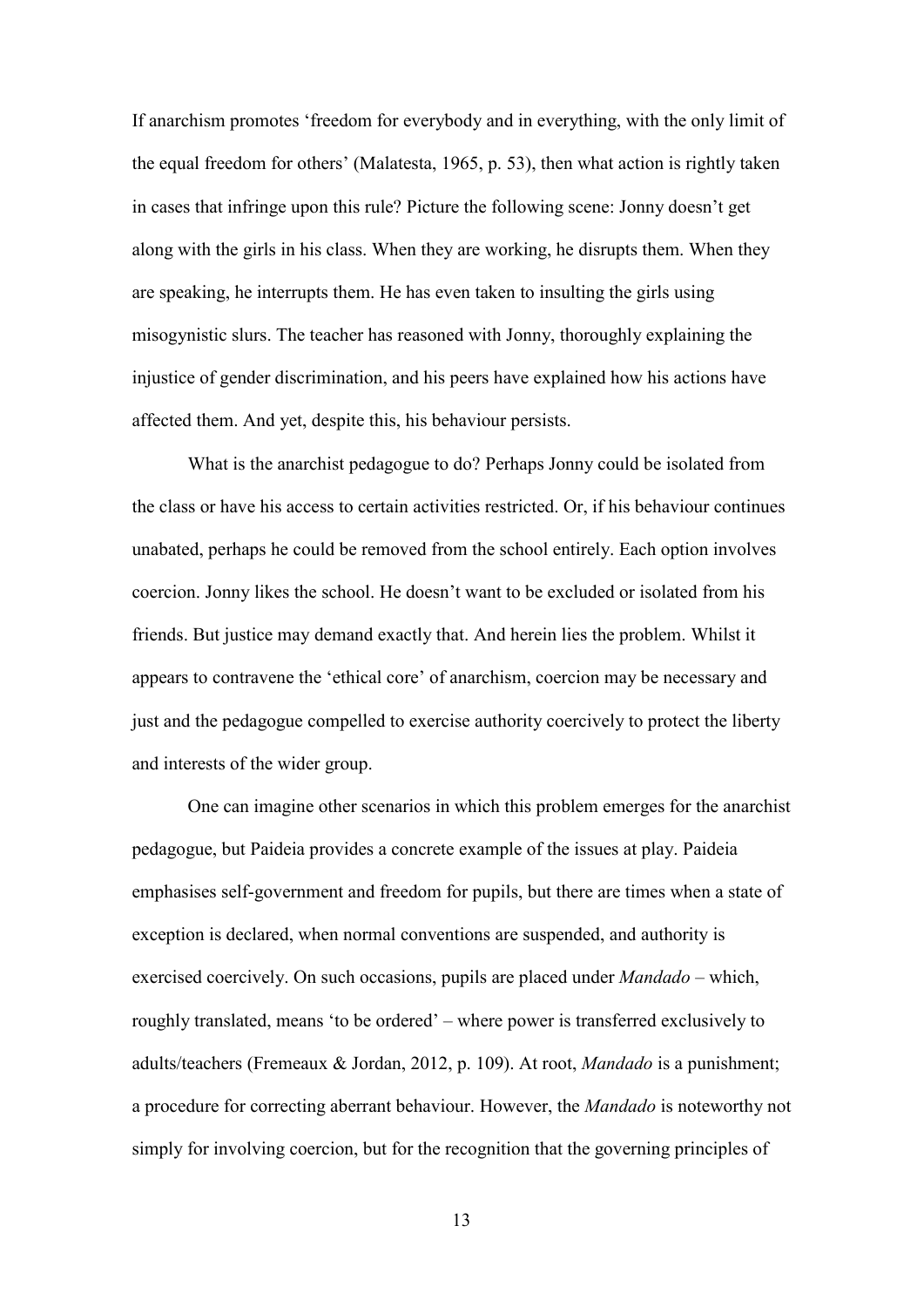the school, for a time at least, must be suspended. In other words, there is an acknowledgement of the paradoxical nature of anarchist pedagogy; recognition that the *Mandado* contravenes basic anarchist principles.

Scope clearly exists for authority to function coercively in anarchist educational settings. Indeed, it may be justifiable and necessary. There is something paradoxical, then, about anarchist pedagogy. In principle, coercive authority is impossible, but in practice it is inescapable. In the interests of justice, anarchists are compelled to both deny and affirm coercive authority. This stems from the recognition that sanctions can be enabling *as well as* disabling. To impose a sanction constrains an individual's scope of action and infringes liberty, but at the same time it can serve to protect the liberty of the wider group and hence represent a just course of action.

With what certainty, though, can we be assured that any given exercise of authority is just? To refrain from exercising authority may give rise to injustice; but, mechanically exercising authority, as a matter of course, may prove equally unjust. For Chomsky (2005) this involves determining the legitimate use of power. Anarchism, he suggests, places the burden of proof on authority. The difficulty lies in deciding whether and when this burden has been met. The gravity of this decision and its implications for justice can be approached by considering Derrida's later work, which throws the paradox of anarchist education into sharper relief, revealing it as a necessary aporia with which anarchists must perpetually engage.

## **Derrida and 'The Ordeal of the Undecidable'**

Throughout his work from the late 1980s onwards, Derrida demonstrates that key concepts in our ethico-political vocabulary are inherently aporetic. In *Force of Law* this is cashed out in terms of the complex relationship between justice and law. Law,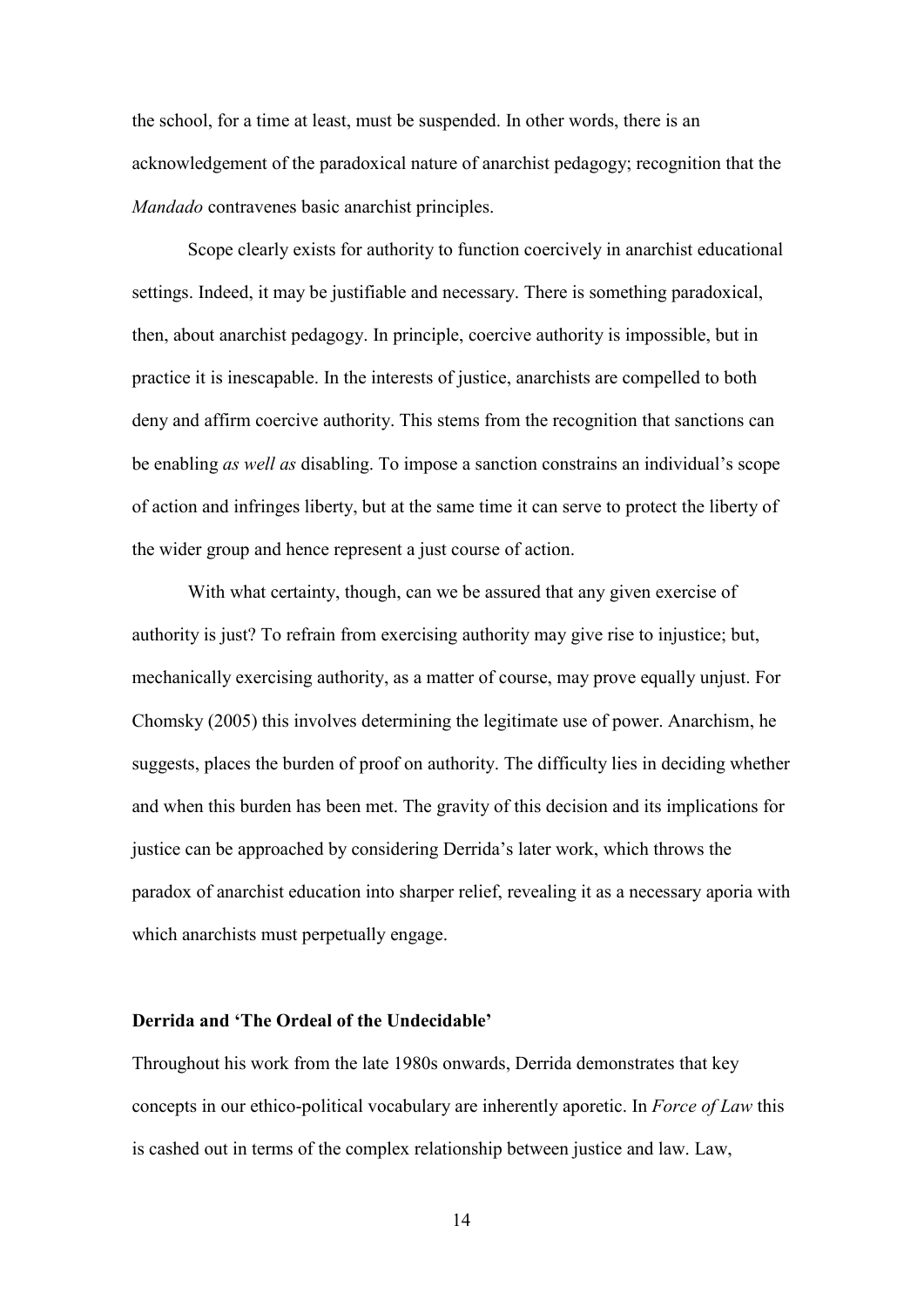Derrida contends, is of the order of the regular and the calculable. It constitutes 'a system of regular and coded prescriptions' that can be mechanically applied in all instances and to all particular cases (Derrida, 1990, p. 959). Conceived in these terms, however, law and justice are by no means equivalent. On the contrary, 'if the act simply consists of applying a rule, of enacting a program or effecting a calculation,' Derrida writes, 'we might say that it is legal, that it conforms to law, and perhaps, by metaphor, that it is just, but we would be wrong to say that the decision was just' (Ibid., p. 961). This is because justice is not the mere application of a rule; a rule that would treat all instances equally the same. Justice resists any such codification. It consists in an openness and responsivity to the singular situation; it 'always addresses itself to singularity, to the singularity of the other, despite or even because it pretends to universality' (Ibid.). Or, as one of Derrida's commentators puts it, '[d]oing justice to the case at hand involves an 'unconditional' moment of an attention to singularity that is precisely not governed by rules, but utterly open to the future' (Fritsch, 2011, p. 457).

Norms, rules, laws, etc., function in the register of calculability, of judgements and decisions enacted in accordance with statutory principles backed up by force (for there is no law, Derrida insists, without enforceability – 'law is always an authorized force' (1990, p. 925)). But if law is 'the element of calculation,' justice, on the other hand, 'is incalculable' (Ibid., p. 947). The singularity of the situation, the interruption of the singular other, exceeds the scope of calculation. It is impervious to rule, regulation, and even reason. The distinction between law and justice, between the calculable and the incalculable, is not, however, an absolute distinction between two exclusive terms, for this would not constitute an aporia. Rather, the aporia consists in the fact that justice and law, though contradictory, nevertheless require one another. As Derrida (Ibid.) writes, 'it turns out that *droit* [law, right] claims to exercise itself in the name of justice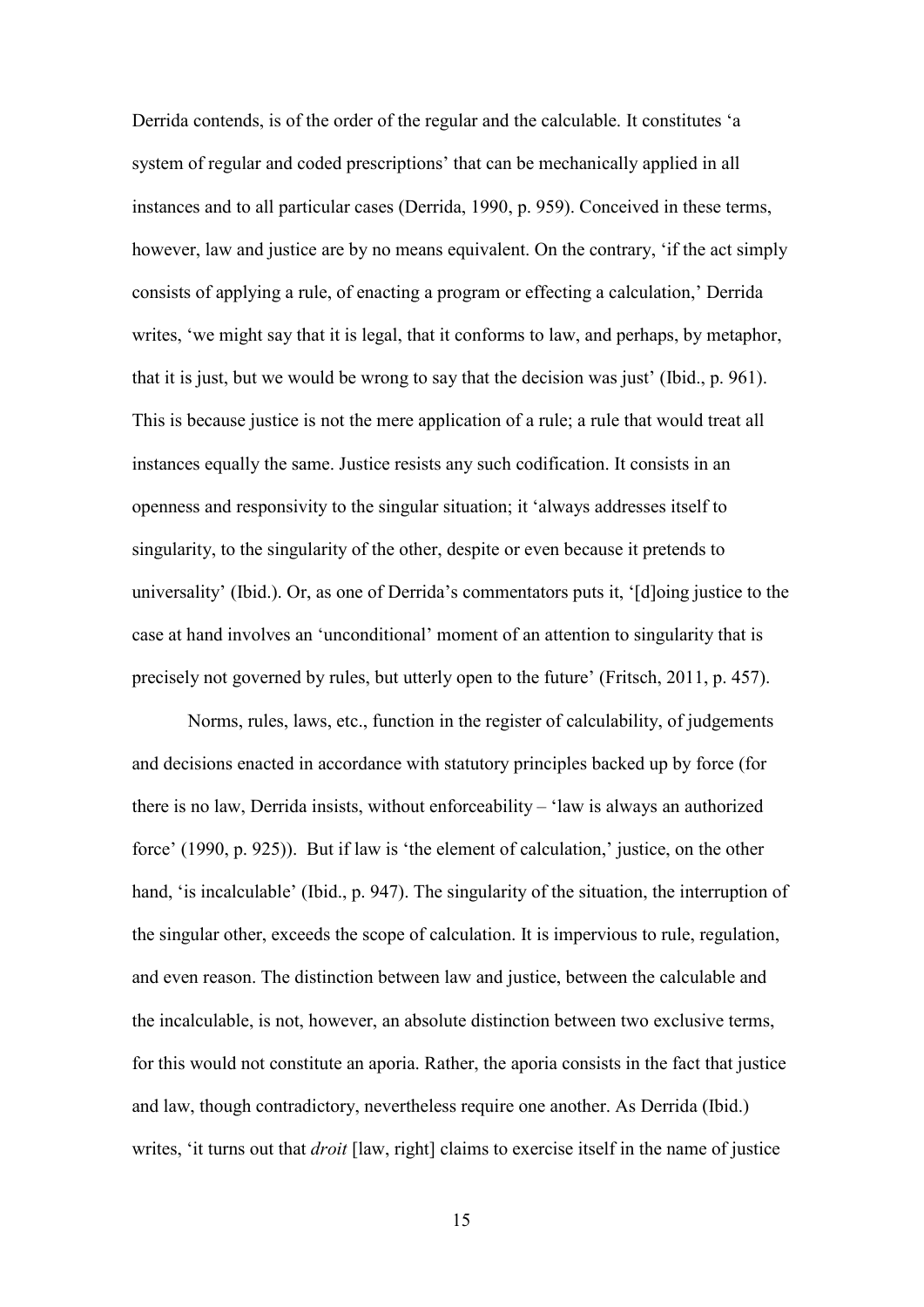and that justice is required to establish itself in the name of a law that must be "enforced"' (pp. 959-61). Without justice, we might say, law remains arbitrary, and without law, justice is impotent.

This means there are never any guarantees where justice is concerned. Whilst we may be confident we have acted in full conformity with the law, the same cannot be said for justice. For unlike law, 'the decision between just and unjust is never insured by a rule' (Ibid., p. 947). Indeed, all such assurances vanish when confronted by the singular situation. If justice was simply a matter of applying a pre-existing rule to the situation at hand, there would no longer be scope for freedom or responsibility, as the decision would have been ordained in advance (Derrida, 2005a). The decision *qua* decision can never follow automatically from one's fidelity to some moral schema, since that would divest oneself of the burden of responsibility and deprive the situation of its singularity. Instead, it operates on an uncertain terrain; a terrain marked by the '*experience and experiment of the undecidable*' (Derrida, 1988, p. 116. Original emphasis). What Derrida highlights here is the decidedly undecidable nature of all decisions. There is no finality to be had in matters of justice. The moment of decision is interrupted by experience of the undecidable, of an incalculable and immeasurable demand for justice. Hence Derrida's insistence that '[t]here can be no moral or political responsibility without this trial and passage by way of the undecidable' (Ibid.).

For Derrida, there is no responsibility or justice without passage through 'the ordeal of the undecidable.' The situation always demands a response. A decision must always be taken even if on uncertain terrain. It is a thin line that must trodden in dealings with justice. We are simultaneously confronted with the singular situation (requiring experiment and invention, to reinvent the rule in each case) and the obligation to resist the dangers of the worst, the most perverse forms of calculation. And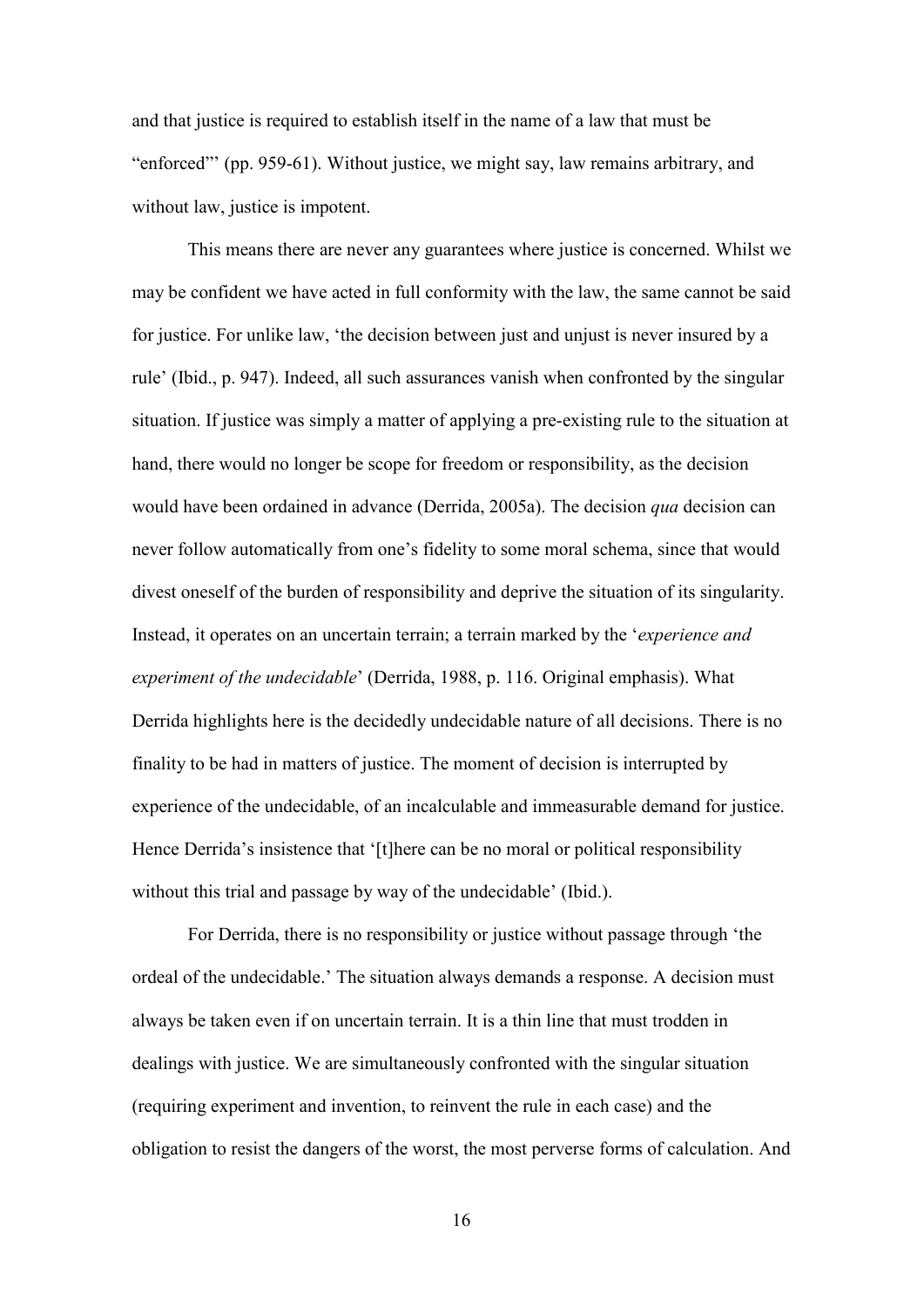it is here, in walking this line, 'in this 'obligation' to calculate the incalculable, that the 'ordeal' of the undecidable is undergone' (Gormley, 2012, p. 395). Indeed, it is the gravity of having to decide on uncertain terrain, without any assurances or guarantees, that marks out the 'ordeal of the undecidable' *as an ordeal*, as a particularly trying experience.

#### **The Aporetic Moment in Anarchism**

The Derridean account of the ordeal of the undecidable and the aporetic structure of justice throws the situation faced by the anarchist pedagogue into sharper relief. If we return to the principle of anti-authoritarianism specified earlier – *people ought to refrain from engaging in any activity that unduly limits the liberty of others or which encourages and sustains oppressive social practices* – it serves as an unstable foundation for moral judgement in anarchist thought. The caveat 'unduly' is significant: we ought not to engage in any practice that *unduly* (i.e. unjustifiably or inappropriately) limits another's liberty. This suggests that whilst calculation is required – we have to gauge, assess, and work out whether infringing another's liberty is just – we can never be certain that we have calculated correctly. It is impossible to be certain whether the response is proportionate to the infringement or that due consideration has been paid to the singularity of the situation. There comes a time when we must intervene, when we have to act, but the decision taken is never guaranteed in advance; unease, doubt, and anxiety persist. This is the 'ordeal' in the ordeal of the undecidable. Nothing can be taken for granted. Actions must be submitted to rigorous scrutiny without any pretension that justice has finally been served. By doing so we remain sensitive to the situation, committing ourselves on an undecidable moral terrain that is always already marked by caveats. If the pedagogue could simply default to an anarchist codex, some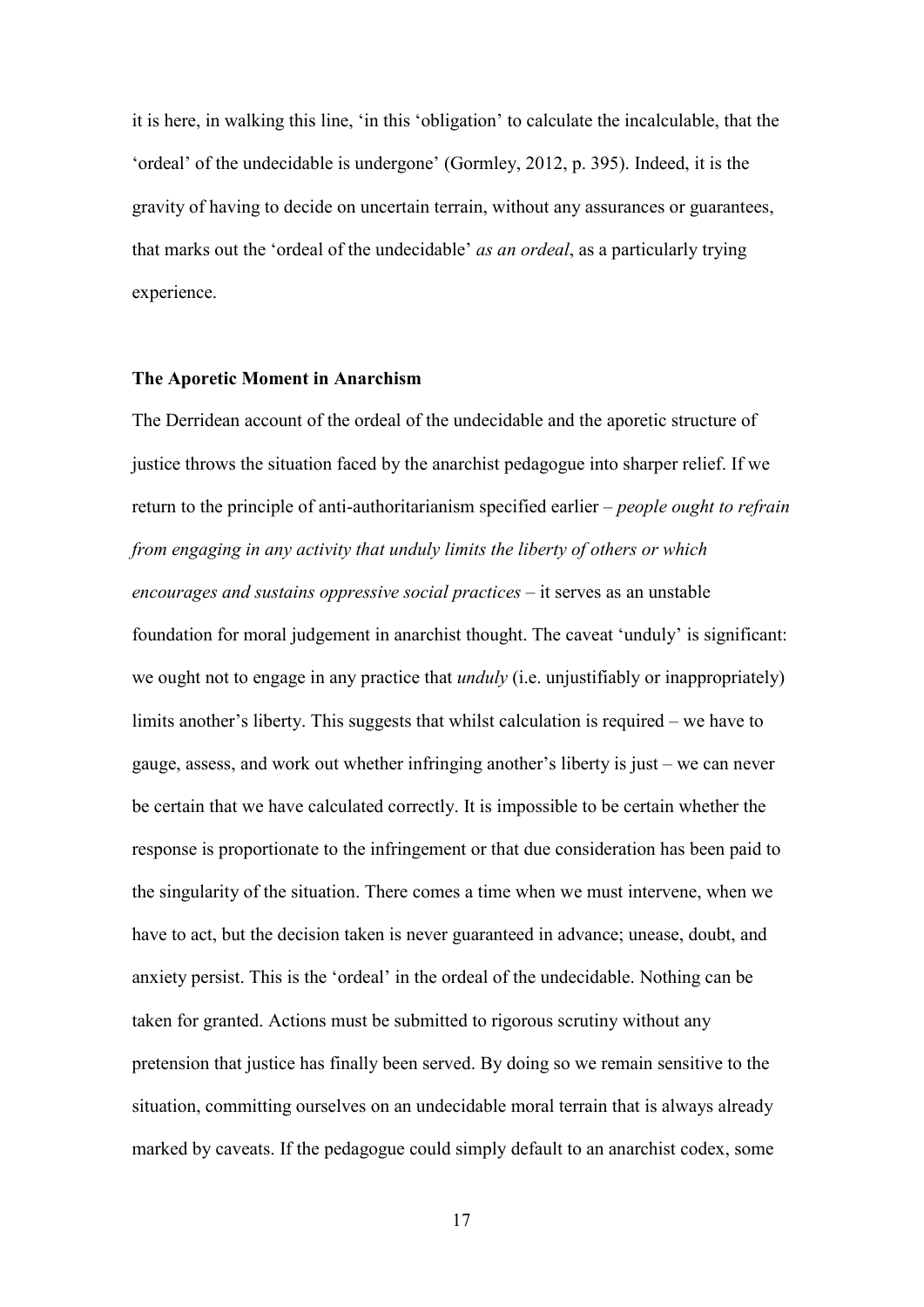exhaustive list of statutes drawn up for regulating school-life down to the minutest detail, then no difficulty would arise in the first place, since, as Derrida recognises, the decision would have already been determined from the outset.

This discussion highlights the aporetic moment in anarchist education and anarchist philosophy more generally. It draws attention to the inseparability of norms and sanctions, and the implications this has for anarchist thought and practice. For whenever we speak of social norms, we also invoke corresponding sanctions, since without the possibility of being held to account for breaching accepted standards, the latter would appear bereft of motivational force. As far as anarchism is concerned, the aporia consists in the fact that even though anarchists are ostensibly opposed to all forms of coercive authority, some degree of coercion (in the form of sanctions proscribing certain behaviours) is nevertheless required to protect and preserve core anarchist principles, such as a respect for 'the equal freedom of others.' How these sanctions are formulated and executed, though, remains a delicate topic.

The problem of authority in anarchism is unavoidable because anarchists are caught between opposing and yet requiring some degree of coercive authority. To redress the violence of an injustice, or to prevent injustice arising, it may be necessary to impose punitive sanctions. This is the aporetic moment in anarchism. Freedom and authority reject and require one another. There is a tension between the need to enforce the authority of anarchist norms and the countervailing commitment to opposing force, authority, and coercion in the name of freedom. Again, the role of the anarchist pedagogue is that of the funambulist; she must walk the tightrope between these two positions, negotiate the fraught path between combatting authority in the name of justice and combatting injustice with authority. The task is to remain sensitive to this aporia, to the challenge posed by having to act without any certainty or guarantees. Anarchy in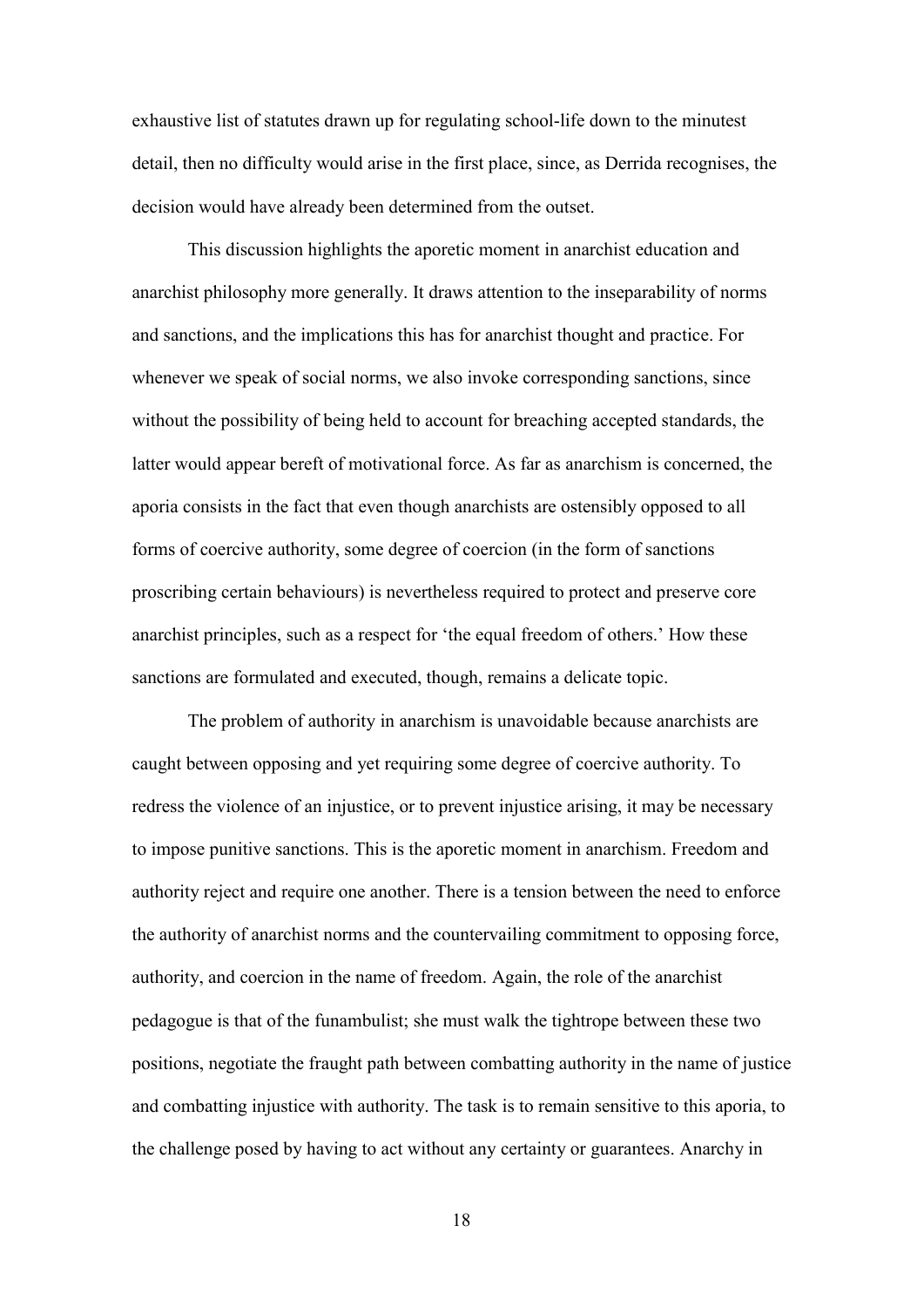this sense, like Derrida's conception of justice and democracy, is always 'a venir,' always 'to come.' The ordeal of the undecidable with respect to pedagogical practice is one we must continually face, it is indicative of the thin line to be trodden in doing justice to justice. This task will not be painless – 'It must be difficult to judge and to decide. A decision worthy of the name – that is, a critical and reflective decision – could not possibly be rapid or easy' (Derrida, 2005b, p. 15) – but that is precisely what makes the ordeal an ordeal. It is in this light that the paradox of pedagogical authority in anarchist education should be approached. The normative dimension of anarchism is an unstable, undecidable structure, a guidepost suggesting, but never dictating, the direction of travel. It helps inform our calculations as to what decisions to take and which judgements to make, but without any pretensions that those decisions are conclusive or that justice has been definitively served.

## **Conclusion**

There is a paradox at the heart of anarchist education. Pedagogical authority is impossible and yet indispensable. It is incompatible with the axiological and normative framework of anarchism and at the same time indispensable. It should not, however, be seen as a sign of a fundamental and fatal flaw in anarchist thought. For as an engagement with Derrida's later ethical work has shown, the aporia in anarchism is a productive one. It speaks to the seriousness with which anarchists treat matters of justice. Indeed, on this reading, the paradox becomes less an indication of anarchism's failings than it does its value; for it is here that the exercise of pedagogical authority is treated with the gravity that all questions of justice deserve.

#### **Acknowledgements**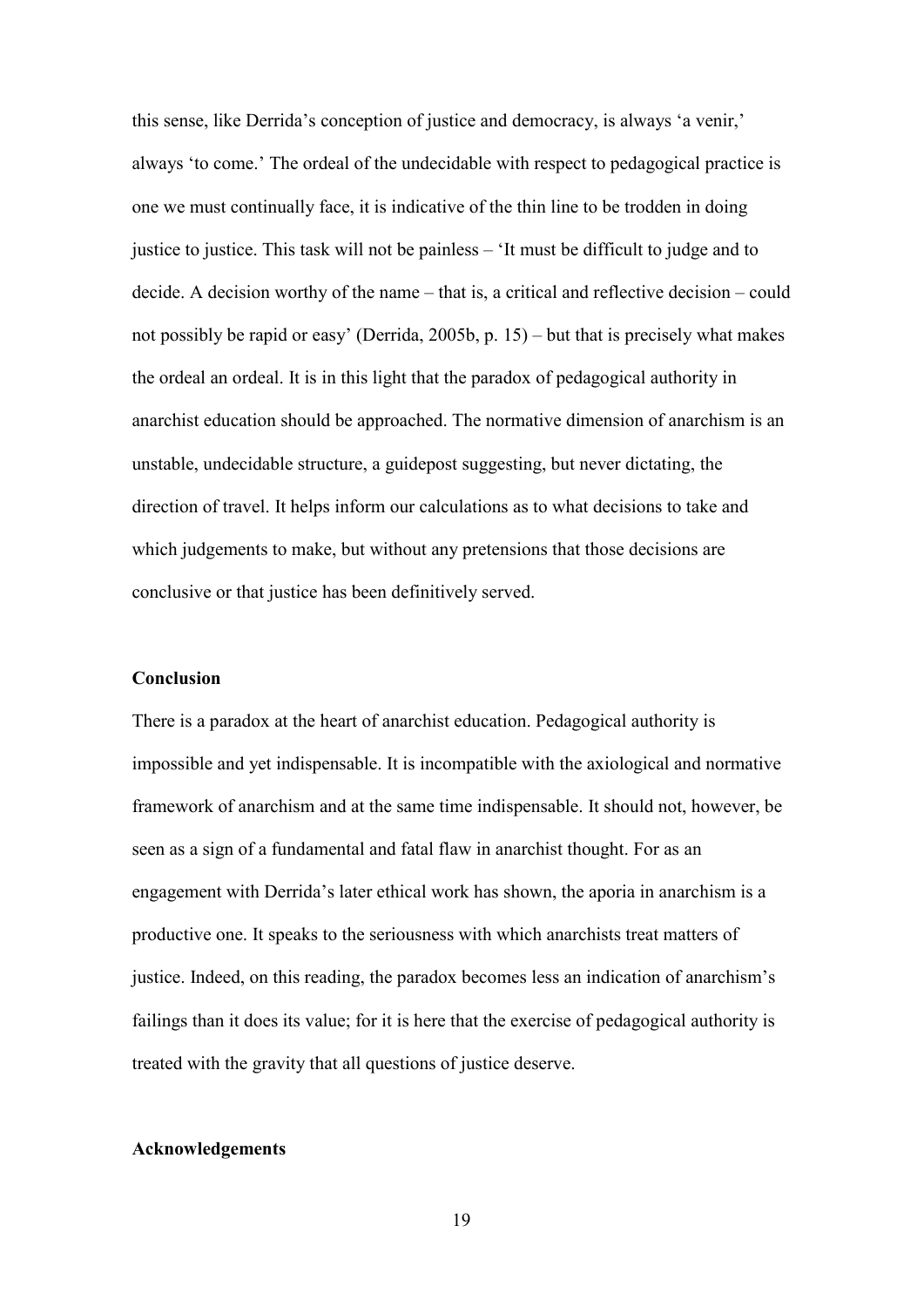The author would like to thank Dave Hill, Ruth Kinna, Jayne Osgood, Leena Robertson and the reviewers for their constructive comments on an earlier draft of this paper.

# **References**

Allen, A. (1998). Rethinking Power. *Hypatia*, 13(1), pp. 21-40.

Allen, A. (2014). *Benign Violence: Education in and Beyond the Age of Reason*.

Basingstoke: Palgrave Macmillan.

Avrich, P. (2006). *The Modern School Movement: Anarchism and Education in the United States*. Oakland, CA: AK Press.

Bakunin, M. (1970). *God and the State*. New York: Dover Publications.

Bakunin, M. (2002). *Bakunin on Anarchism* (2nd ed.). S. Dolgoff (Ed., Trans.). Montréal, QC: Black Rose Books.

Chomsky, N. (2005). *Chomsky on Anarchism*. B. Pateman (Ed.). Edinburgh: AK Press.

- Derrida, J. (1988). *Limited Inc*. (S. Weber & J. Mehlman Trans.). Evanston, IL: Northwestern University Press.
- Derrida, J. (1990). Force of Law: The "Mystical Foundation of Authority". (M. Quaintance Trans.). *Cardozo Law Review*, 11(5-6), pp.919-1046.
- Derrida, J. (2005a). *Rogues: Two Essays on Reason*. (P-A. Brault & M. Naas Trans.). Stanford: Stanford University Press.

Derrida, J. (2005b). *The Politics of Friendship*. (G. Collins Trans.). London: Verso.

- Ferrer, F. (1913). *The Origins and Ideas of the Modern School*. (J. McCabe Trans.). London: Watts & Co.
- Foucault, M. (1980). *Power/Knowledge: Selected interviews and other writings, 1972- 1977*. C. Gordon (Ed.). New York: Pantheon Books.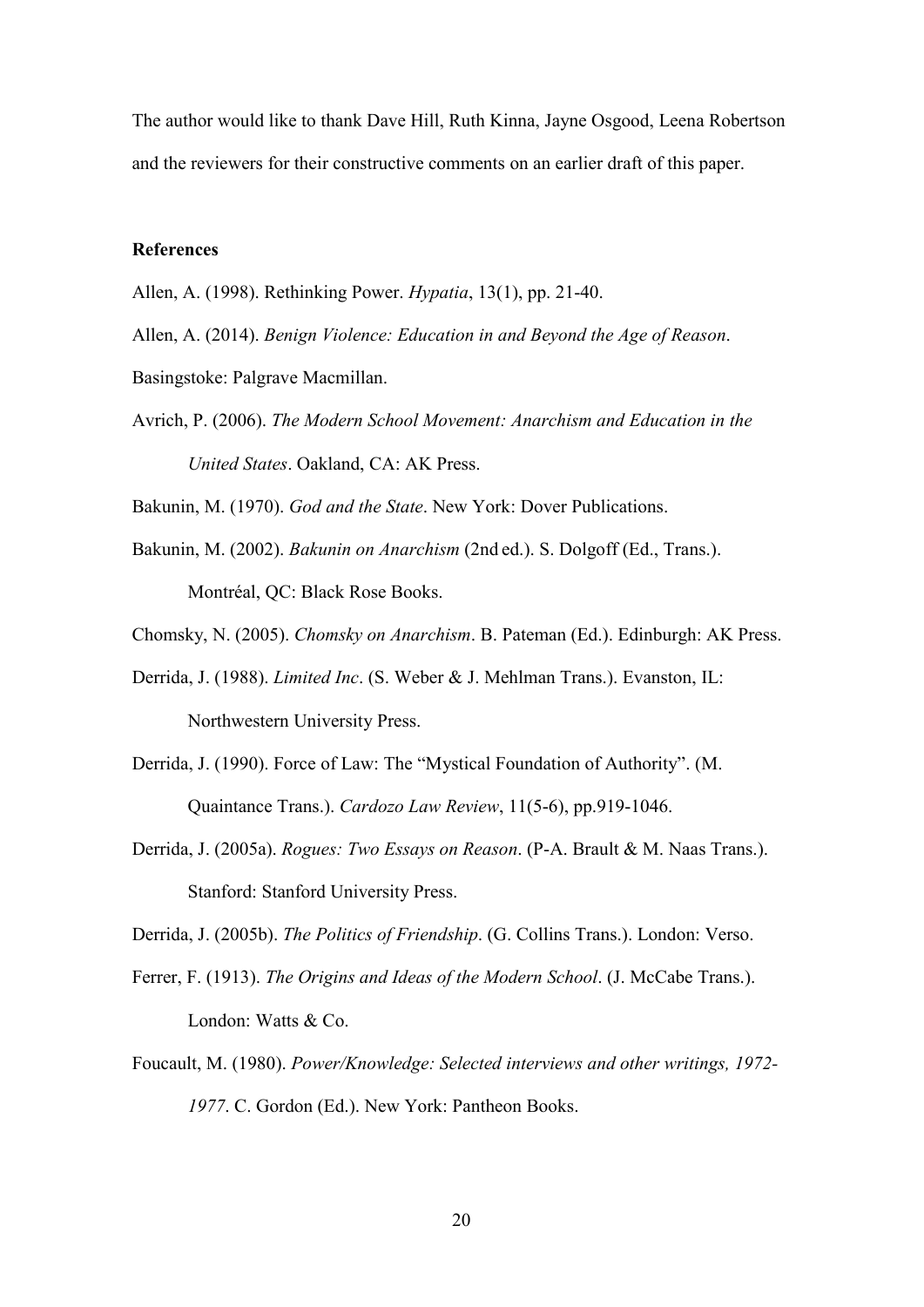- Foucault, M. (1991a). *Discipline and Punish: The Birth of the Prison*. (A. Sheridan Trans.). London: Penguin Books.
- Foucault, M. (2002). *Power. Essential Works of Foucault 1954-1984: Volume Three*. J. D. Faubion (Ed.). London: Penguin Books.
- Fremeaux, I. & Jordan, J. (2012). Anarchist Pedagogy in Action: Paideia, *Escuela Libre*. In R. H. Haworth (Ed.), *Anarchist Pedagogies: Collective Actions, Theories, and Critical Reflections on Education* (pp. 107-123). Oakland, CA: PM Press.
- Fritsch, M. (2011). Deconstructive aporias: quasi-transcendental and normative. *Continental Philosophy Review*, 44(4), pp. 439-468.
- Godwin, W. (1986). *The Anarchist Writings of William Godwin*. P. Marshall (Ed.). London: Freedom Press.
- Gormley, S. (2012). Rearticulating the Concept of Experience, Rethinking the Demands of Deconstruction. *Research in Phenomenology*, 42(3), pp. 274-407.
- Gribble, D. (2012). Good news for Francisco Ferrer how anarchist ideals in education have survived around the world. In J. Purkis & J. Bowen (Eds.), *Changing Anarchism: Anarchist theory and practice in a global age* (pp. 181-198). Manchester: Manchester University Press.
- Haworth, R. H. (Ed.) (2012). *Anarchist Pedagogies: Collective Actions, Theories, and Critical Reflections on Education*. Oakland, CA: PM Press.
- Haworth, R. H. & Elmore, J. M. (Eds.). (2017) *Out of the Ruins: The Emergence of Radical Informal Learning Spaces.* Oakland, CA: PM Press.
- Haynes, F. (1987). The Limits of Authority. *Educational Philosophy and Theory*, 19(1), pp. 41-49.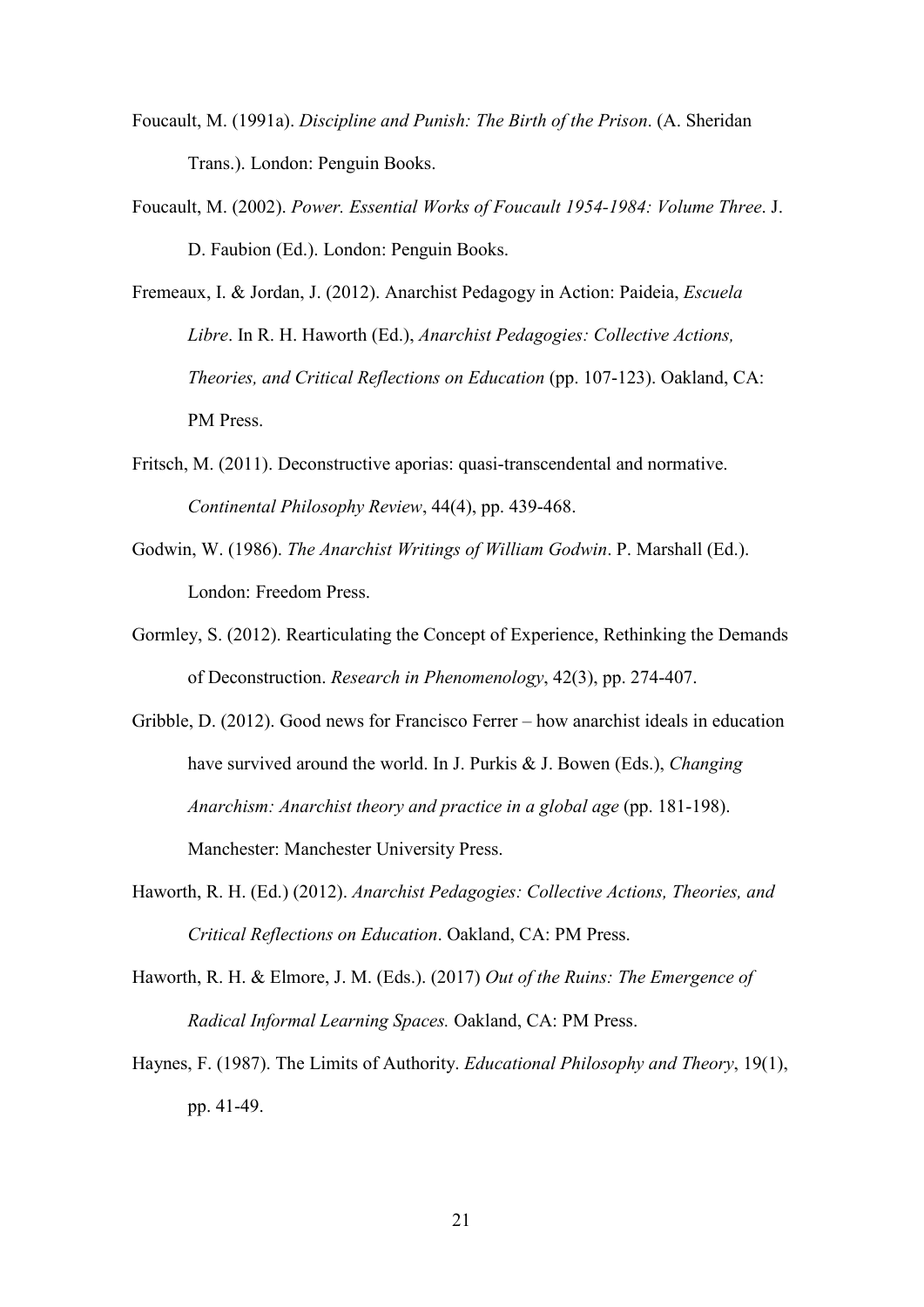- Hunter, I. (1994). *Rethinking the School: Subjectivity, Bureaucracy, Criticism*. St. Leonards, NSW: Allen & Unwin.
- Jun, N. (2010). Anarchist Philosophy: Past, Problems and Prospects. In B. Franks & M. Wilson (Eds.), *Anarchism and Moral Philosophy* (pp. 45-66). London: Palgrave Macmillan.
- Jun, N. (2012). *Anarchism and Political Modernity*. New York: Continuum.
- Kropotkin, P. (1970). *Kropotkin's Revolutionary Pamphlets: A Collection of Writings by Peter Kropotkin*. R. N. Baldwin (Ed.). New York: Dover Publications.

Malatesta, E. (1965). *Life and Ideas*. V. Richards (Ed.). London: Freedom Press.

- McDonough, T. (2011). Initiation, not Indoctrination: Confronting the grotesque in cultural education. *Educational Philosophy and Theory*, 43(7), pp. 706-723.
- McLaughlin, P. (2007). *Anarchism and Authority: A Philosophical Introduction to Classical Anarchism*. Aldershot: Ashgate Publishing.
- Mueller, J. (2012). Anarchism, the State, and the Role of Education. In R. H. Haworth (Ed.), *Anarchist Pedagogies: Collective Actions, Theories, and Critical Reflections on Education* (pp. 14-31). Oakland, CA: PM Press.
- Peim, N. (2013) Education, Schooling, Derrida's Marx and Democracy: Some Fundamental Questions. *Studies in Philosophy and Education*, 32(2), pp. 171- 187.
- Peters, R. S. (1966). *Ethics and Education*. London: George Allen & Unwin.
- Read, H. (1944). *The Education of Free Men*. London: Freedom Press.
- Shantz, J. (2010). *Constructive Anarchy: Building Infrastructures of Resistance*. Farnham: Ashgate Publishing Limited.
- Shotton, J. (1993). *No Master High or Low: Libertarian Education and Schooling 1890-1990*. Bristol: Libertarian Education.